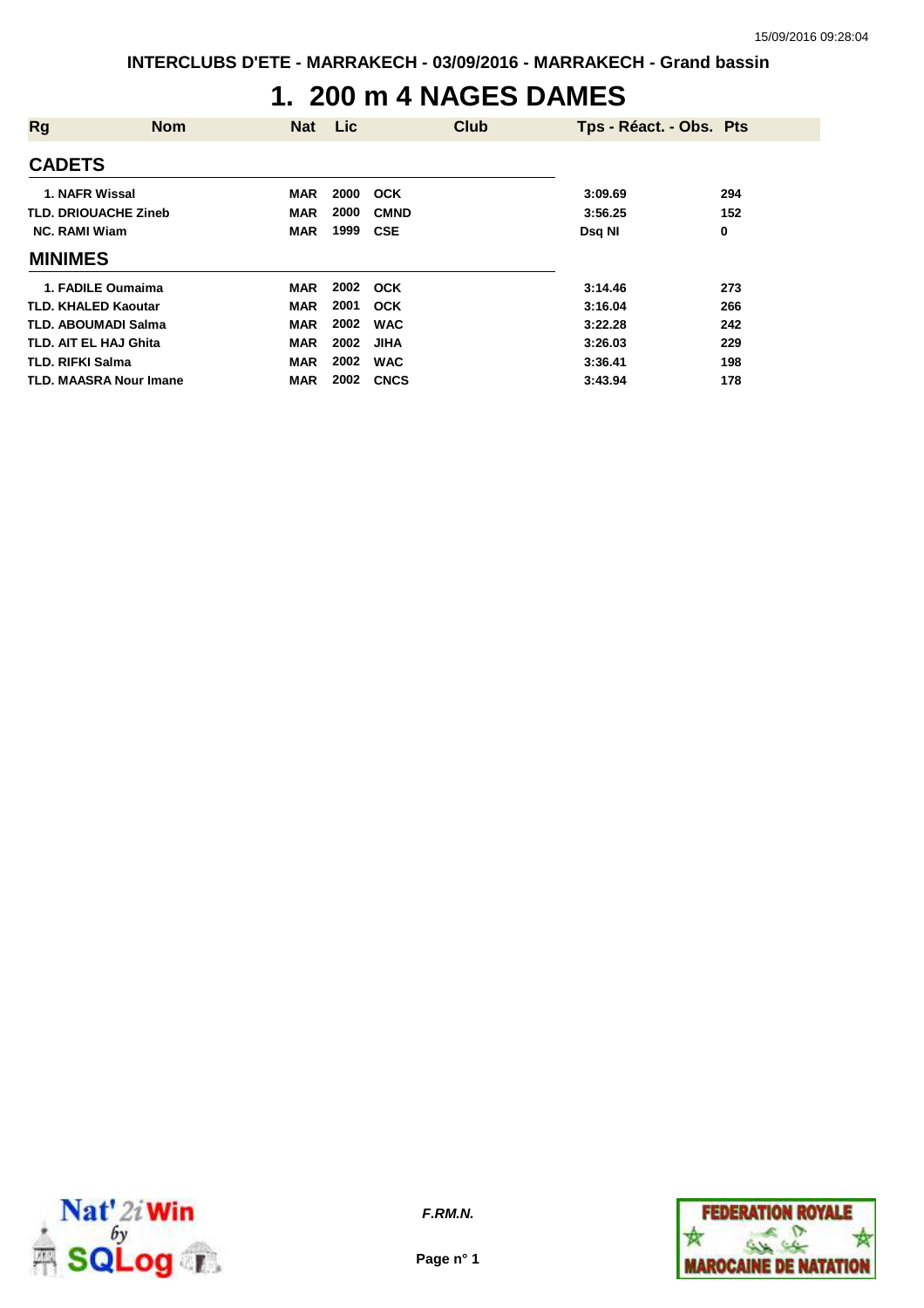### **2. 200 m 4 NAGES MESSIEURS**

| <b>Rg</b>               | <b>Nom</b>                           | <b>Nat</b> | Lic  | <b>Club</b>           | Tps - Réact. - Obs. Pts |     |
|-------------------------|--------------------------------------|------------|------|-----------------------|-------------------------|-----|
| <b>SENIORS</b>          |                                      |            |      |                       |                         |     |
|                         | <b>TLD. QUITAR Bouchaib</b>          | MAR        | 1991 | <b>ADM</b>            | 3:04.00                 | 240 |
|                         | <b>NC. EJEGHAOUI Hamza</b>           | <b>MAR</b> | 1990 | <b>CMND</b>           | Frf n.d.                |     |
| <b>JUNIORS</b>          |                                      |            |      |                       |                         |     |
|                         | <b>TLD. BENNAJEH Ahmed</b>           | <b>MAR</b> | 1998 | CSE                   | 2:52.91                 | 289 |
| <b>CADETS</b>           |                                      |            |      |                       |                         |     |
|                         | 1. BENLYAMANI Achraf                 | MAR        | 1999 | <b>OCS</b>            | 2:53.66                 | 285 |
|                         | 1. NARBAD Karim                      | <b>MAR</b> | 2000 | <b>CSE</b>            | 2:53.66                 | 285 |
|                         | <b>TLD. EL ABBARI Mohamed Amine</b>  | <b>MAR</b> | 1999 | <b>OCK</b>            | 3:08.14                 | 224 |
|                         | <b>TLD. KHATIM Mustapha</b>          | <b>MAR</b> | 2000 | <b>CMND</b>           | 3:53.97                 | 116 |
| <b>MINIMES</b>          |                                      |            |      |                       |                         |     |
|                         | 1. BENLACHHAB Othmane                | <b>MAR</b> | 2001 | <b>ASAMIN</b>         | 2:52.84                 | 289 |
|                         | 2. SAFIR Yassine                     | <b>MAR</b> | 2001 | <b>ASAMIN</b>         | 2:55.13                 | 278 |
|                         | 3. SELLEK Yassine                    | <b>MAR</b> | 2002 | <b>CSE</b>            | 2:57.13                 | 269 |
|                         | 4. DIANE EI Mehdi                    | <b>MAR</b> | 2001 | <b>ASAMIN</b>         | 3:02.88                 | 244 |
|                         | <b>TLD. ES SAMLALI Ismail</b>        | <b>MAR</b> | 2002 | <b>OCK</b>            | 3:05.53                 | 234 |
|                         | <b>TLD. AFEJDGHANE Imad</b>          | <b>MAR</b> | 2002 | <b>ASAMIN</b>         | 3:06.55                 | 230 |
|                         | <b>TLD. OUHAMMOUCH Mohamed Amine</b> | <b>MAR</b> | 2002 | <b>ADM</b>            | 3:08.31                 | 223 |
|                         | <b>TLD. MAASRA Mohamed Moussa</b>    | <b>MAR</b> | 2001 | <b>CNCS</b>           | 3:08.37                 | 223 |
|                         | <b>TLD. SALMAN Mohamed</b>           | <b>MAR</b> | 2001 | <b>R.C.A.NATATION</b> | 3:09.34                 | 220 |
|                         | <b>TLD. BELKHDARE Younes</b>         | <b>MAR</b> | 2002 | <b>ASAMIN</b>         | 3:10.89                 | 215 |
| <b>TLD. YOUSRI Saad</b> |                                      | <b>MAR</b> | 2001 | <b>CNCS</b>           | 3:11.16                 | 214 |
|                         | <b>TLD. ZIDANE Mohammed Amine</b>    | <b>MAR</b> | 2001 | <b>CSE</b>            | 3:13.20                 | 207 |
|                         | <b>TLD. BOUGANDOULA Ayoub</b>        | <b>MAR</b> | 2002 | <b>OCK</b>            | 3:19.63                 | 188 |
|                         | <b>TLD. MOUHOUBI Lounes</b>          | <b>MAR</b> | 2002 | <b>CMND</b>           | 3:21.59                 | 182 |
|                         | <b>NC. NOUREDDINE Mohamed Amine</b>  | <b>MAR</b> | 2001 | <b>R.C.A.NATATION</b> | Frf n.d.                |     |
|                         | <b>NC. SADAK Youssef</b>             | <b>MAR</b> | 2001 | <b>CSE</b>            | Dsq NI                  | 0   |
|                         | <b>NC. EL KHOMS Yahya</b>            | <b>MAR</b> | 2001 | <b>CNCS</b>           | Dsq NI                  | 0   |
|                         | <b>NC. AIT HADDOUCH Anas</b>         | <b>MAR</b> | 2001 | <b>ASAMIN</b>         | Dsq NI                  | 0   |





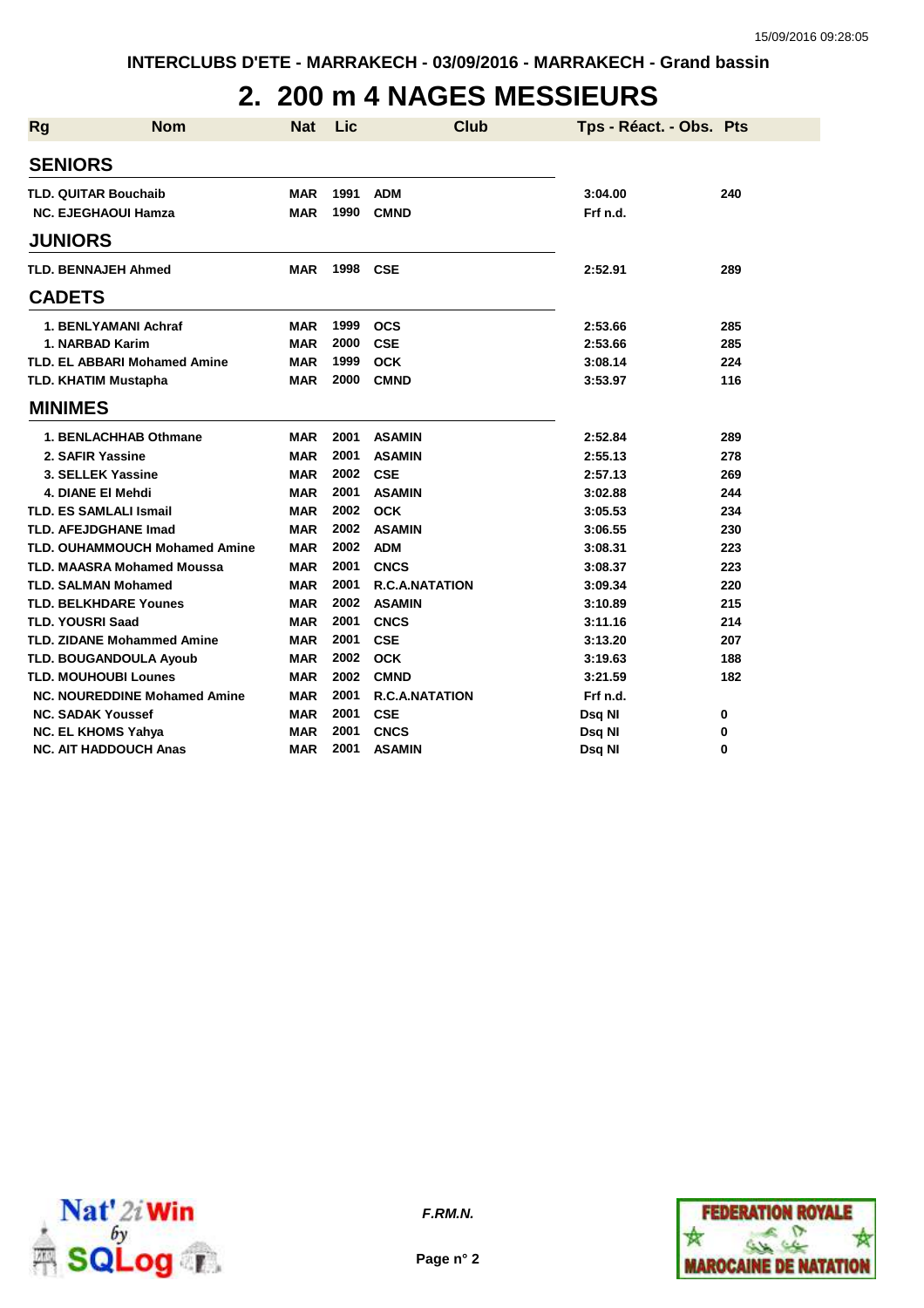**INTERCLUBS D'ETE - MARRAKECH - 03/09/2016 - MARRAKECH - Grand bassin**

# **3. 100 m DOS DAMES**

| <b>Rg</b>      | <b>Nom</b>                     | <b>Nat</b> | Lic  | <b>Club</b>           | Tps - Réact. - Obs. Pts |     |
|----------------|--------------------------------|------------|------|-----------------------|-------------------------|-----|
| <b>JUNIORS</b> |                                |            |      |                       |                         |     |
|                | <b>TLD. OUELDRAMI Ibtissam</b> | <b>MAR</b> | 1998 | <b>CKM</b>            | 1:37.31                 | 213 |
|                | <b>NC. RIDOUANE Hasnaa</b>     | <b>MAR</b> | 1998 | <b>R.C.A.NATATION</b> | Frf n.d.                |     |
| <b>CADETS</b>  |                                |            |      |                       |                         |     |
| 1. NAFR Wissal |                                | <b>MAR</b> | 2000 | <b>OCK</b>            | 1:33.38                 | 241 |
| <b>MINIMES</b> |                                |            |      |                       |                         |     |
|                | 1. KANOUN Karima               | <b>MAR</b> | 2002 | <b>ASAMIN</b>         | 1:21.89                 | 357 |
|                | 2. KHALED Kaoutar              | <b>MAR</b> | 2001 | <b>OCK</b>            | 1:28.38                 | 284 |
|                | 3. BOUHMALA Salma              | <b>MAR</b> | 2002 | <b>OCS</b>            | 1:32.97                 | 244 |
|                | 4. FADILE Oumaima              | <b>MAR</b> | 2002 | <b>OCK</b>            | 1:34.05                 | 236 |
|                | <b>TLD. ABOUMADI Salma</b>     | <b>MAR</b> | 2002 | <b>WAC</b>            | 1:46.92                 | 160 |



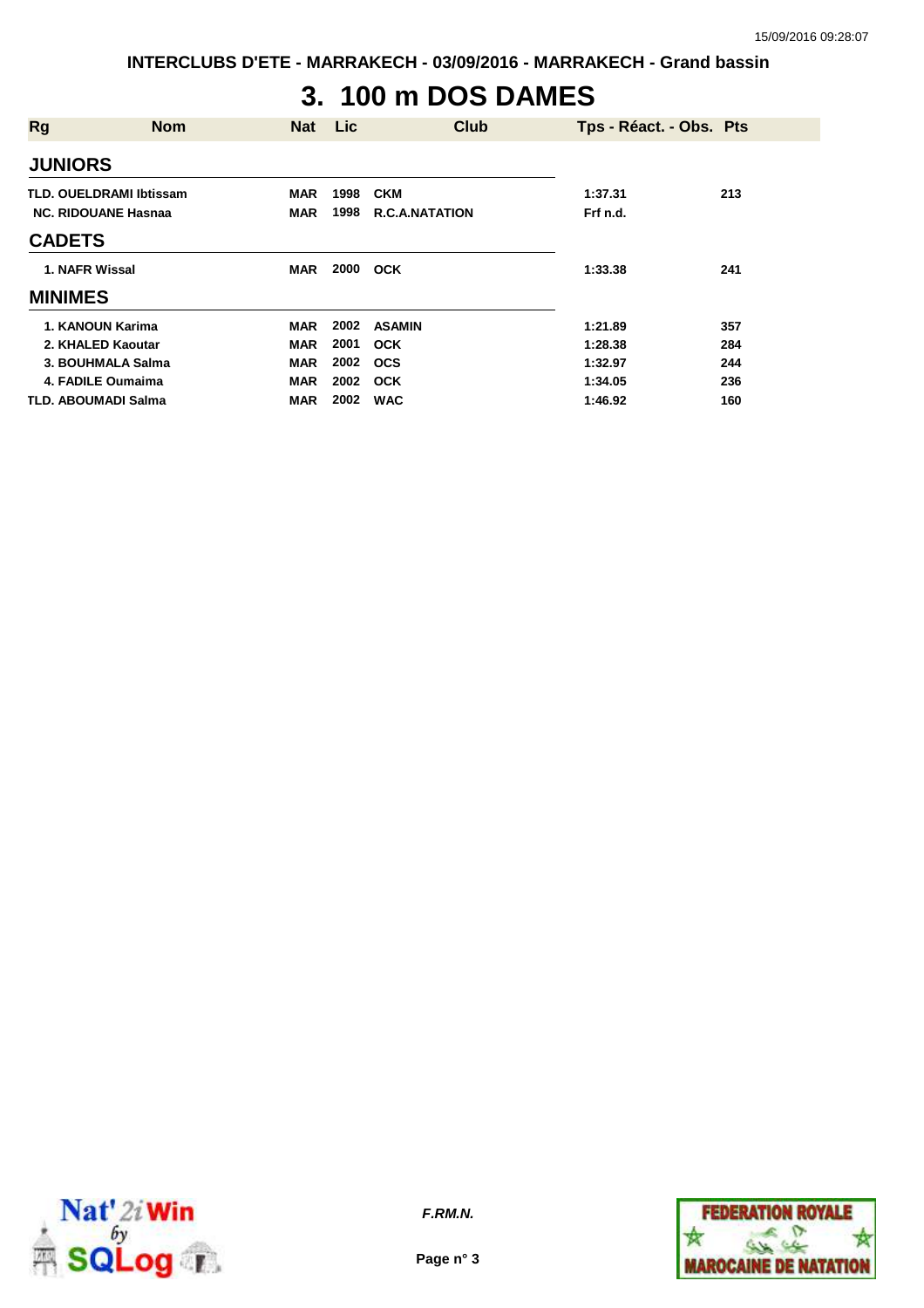# **4. 100 m DOS MESSIEURS**

| Rg            | <b>Nom</b>                         | <b>Nat</b> | Lic      | <b>Club</b>   | Tps - Réact. - Obs. Pts |     |
|---------------|------------------------------------|------------|----------|---------------|-------------------------|-----|
|               | <b>SENIORS</b>                     |            |          |               |                         |     |
|               | <b>TLD. NADIFIYINE Younes Taha</b> | <b>MAR</b> | 1995     | <b>KACM</b>   | 1:17.61                 | 299 |
|               | <b>TLD. ATROUCH Yassine</b>        | <b>MAR</b> | 1994     | <b>ADM</b>    | 1:18.05                 | 294 |
|               | <b>TLD. OUAHNINE Yassine</b>       | <b>MAR</b> | 1983     | <b>COMN</b>   | 1:25.88                 | 221 |
|               | <b>NC. ZANOUNY Ayoub</b>           | <b>MAR</b> | 1994     | <b>KACM</b>   | Frf n.d.                |     |
|               | <b>JUNIORS</b>                     |            |          |               |                         |     |
|               | <b>TLD. AHL MBAREK Zakaria</b>     | <b>MAR</b> | 1997 CBN |               | 1:24.14                 | 235 |
| <b>CADETS</b> |                                    |            |          |               |                         |     |
|               | 1. AMZIL Abdelhakim                | <b>MAR</b> | 1999     | <b>OCK</b>    | 1:19.16                 | 282 |
|               | 2. AOKACH Yahya                    | <b>MAR</b> | 2000     | <b>JIHA</b>   | 1:20.82                 | 265 |
|               | <b>NC. MAMI Oussama</b>            | <b>MAR</b> | 1999     | <b>TSC</b>    | Frf n.d.                |     |
|               | <b>NC. ELHAMDOUNI Mosab</b>        | <b>MAR</b> | 1999     | <b>OCS</b>    | Disqual.                | 0   |
|               | <b>MINIMES</b>                     |            |          |               |                         |     |
|               | 1. BENLACHHAB Othmane              | MAR        | 2001     | <b>ASAMIN</b> | 1:23.39                 | 241 |
|               | 2. YOUSRI Saad                     | <b>MAR</b> | 2001     | <b>CNCS</b>   | 1:28.14                 | 204 |
|               | 3. EL HAMDANI Omar                 | <b>MAR</b> | 2001     | <b>JIHA</b>   | 1:29.57                 | 195 |
|               | 3. DAHLANE Ahmed                   | <b>MAR</b> | 2001     | <b>JIHA</b>   | 1:29.57                 | 195 |
|               | 5. SELLEK Yassine                  | <b>MAR</b> | 2002     | <b>CSE</b>    | 1:30.02                 | 192 |
|               | <b>6. CHERGUI MOUANE Yassine</b>   | <b>MAR</b> | 2001     | <b>OCS</b>    | 1:30.82                 | 187 |
|               | 7. AIT SALAH Othmane               | <b>MAR</b> | 2002     | <b>JIHA</b>   | 1:31.22                 | 184 |
|               | 8. ES SAMLALI Ismail               | <b>MAR</b> | 2002     | <b>OCK</b>    | 1:33.03                 | 174 |
|               | 9. OUHAMMOUCH Mohamed Amine        | <b>MAR</b> | 2002     | <b>ADM</b>    | 1:33.09                 | 173 |
|               | 10. ENNAZIHI Mohamed Reda          | <b>MAR</b> | 2002     | <b>OCS</b>    | 1:34.19                 | 167 |
|               | <b>TLD. ACHEQRA Nizar</b>          | <b>MAR</b> | 2002     | <b>OCK</b>    | 1:36.04                 | 158 |
|               | TLD. BOUGANDOULA Ayoub             | <b>MAR</b> | 2002     | <b>OCK</b>    | 1:36.13                 | 157 |
|               | <b>TLD. SGHYAR Ziad</b>            | <b>MAR</b> | 2002     | <b>KACM</b>   | 1:41.94                 | 132 |
|               | <b>TLD. ELOUAZZANI Rayyane</b>     | <b>MAR</b> | 2002     | <b>OCS</b>    | 1:52.91                 | 97  |



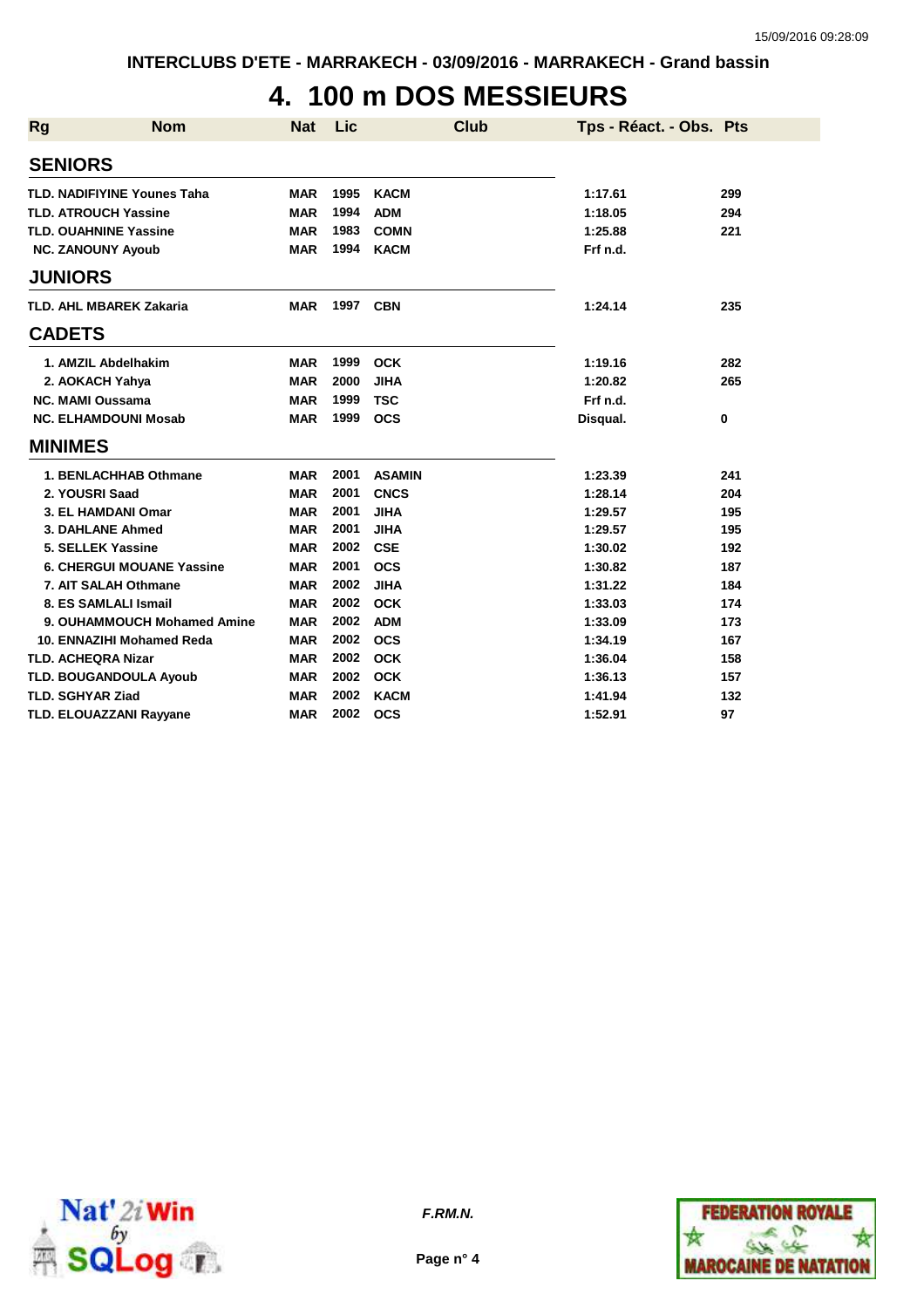## **5. 50 m BRASSE DAMES**

| <b>Rg</b>              | <b>Nom</b>                      | <b>Nat</b> | Lic  | <b>Club</b>   | Tps - Réact. - Obs. Pts |     |
|------------------------|---------------------------------|------------|------|---------------|-------------------------|-----|
| <b>SENIORS</b>         |                                 |            |      |               |                         |     |
|                        | 1. AIT MOUDJOUT IIham           | <b>MAR</b> | 1994 | <b>JIHA</b>   | 40.66                   | 395 |
| <b>JUNIORS</b>         |                                 |            |      |               |                         |     |
|                        | 1. DIANI Oumaima                | <b>MAR</b> | 1998 | <b>JIHA</b>   | 40.35                   | 404 |
|                        | <b>TLD. AL BAKRACH Amal</b>     | <b>MAR</b> | 1998 | <b>CKM</b>    | 52.67                   | 181 |
| <b>CADETS</b>          |                                 |            |      |               |                         |     |
|                        | 1. EL MITARI Ahlam Habiba       | <b>MAR</b> | 1999 | <b>CSE</b>    | 43.28                   | 327 |
|                        | 2. KAZAMA Hind                  | <b>MAR</b> | 1999 | <b>JIHA</b>   | 44.02                   | 311 |
|                        | 2. NAFR Wissal                  | <b>MAR</b> | 2000 | <b>OCK</b>    | 44.02                   | 311 |
|                        | <b>4. BOUABID Hind</b>          | <b>MAR</b> | 1999 | <b>ADM</b>    | 45.34                   | 285 |
|                        | 5. MANSOURI Aya                 | <b>MAR</b> | 2000 | <b>JIHA</b>   | 45.94                   | 274 |
|                        | <b>TLD. MIKOU Zaynab</b>        | <b>MAR</b> | 2000 | <b>ADM</b>    | 47.76                   | 243 |
|                        | <b>TLD. DRIOUACHE Zineb</b>     | <b>MAR</b> | 2000 | <b>CMND</b>   | 52.94                   | 179 |
|                        | <b>NC. LAKOUATI Raja</b>        | <b>MAR</b> | 2000 | <b>CMM</b>    | Disqual.                | 0   |
| <b>MINIMES</b>         |                                 |            |      |               |                         |     |
|                        | 1. AIT EL HAJ Ghita             | <b>MAR</b> | 2002 | <b>JIHA</b>   | 45.94                   | 274 |
|                        | 2. FADILE Oumaima               | <b>MAR</b> | 2002 | <b>OCK</b>    | 47.76                   | 243 |
|                        | TLD. EL AAKIL EL FKIH Nada      | <b>MAR</b> | 2001 | <b>CCC</b>    | 48.22                   | 237 |
|                        | <b>TLD. BOUHMALA Salma</b>      | <b>MAR</b> | 2002 | <b>OCS</b>    | 50.50                   | 206 |
|                        | <b>TLD. HADHOUMI Jihane</b>     | <b>MAR</b> | 2001 | <b>JIHA</b>   | 50.56                   | 205 |
|                        | <b>TLD. EL QAS Mariem</b>       | <b>MAR</b> | 2002 | <b>KACM</b>   | 50.84                   | 202 |
|                        | <b>TLD. ZINEDDINE Hala</b>      | <b>MAR</b> | 2001 | <b>ASAMIN</b> | 53.37                   | 174 |
| <b>TLD. WADIH Doha</b> |                                 | <b>MAR</b> | 2002 | <b>ADM</b>    | 55.09                   | 158 |
|                        | <b>TLD. OUCHKOUK Asmaa</b>      | <b>MAR</b> | 2002 | <b>CBN</b>    | 55.59                   | 154 |
|                        | <b>TLD. MAASRA Nour Imane</b>   | <b>MAR</b> | 2002 | <b>CNCS</b>   | 56.03                   | 151 |
|                        | <b>NC. AMLOUL IIham</b>         | <b>MAR</b> | 2002 | <b>JIHA</b>   | Frf n.d.                |     |
|                        | <b>NC. ELBACHRI Fatimazahra</b> | <b>MAR</b> | 2001 | <b>CKM</b>    | Disqual.                | 0   |



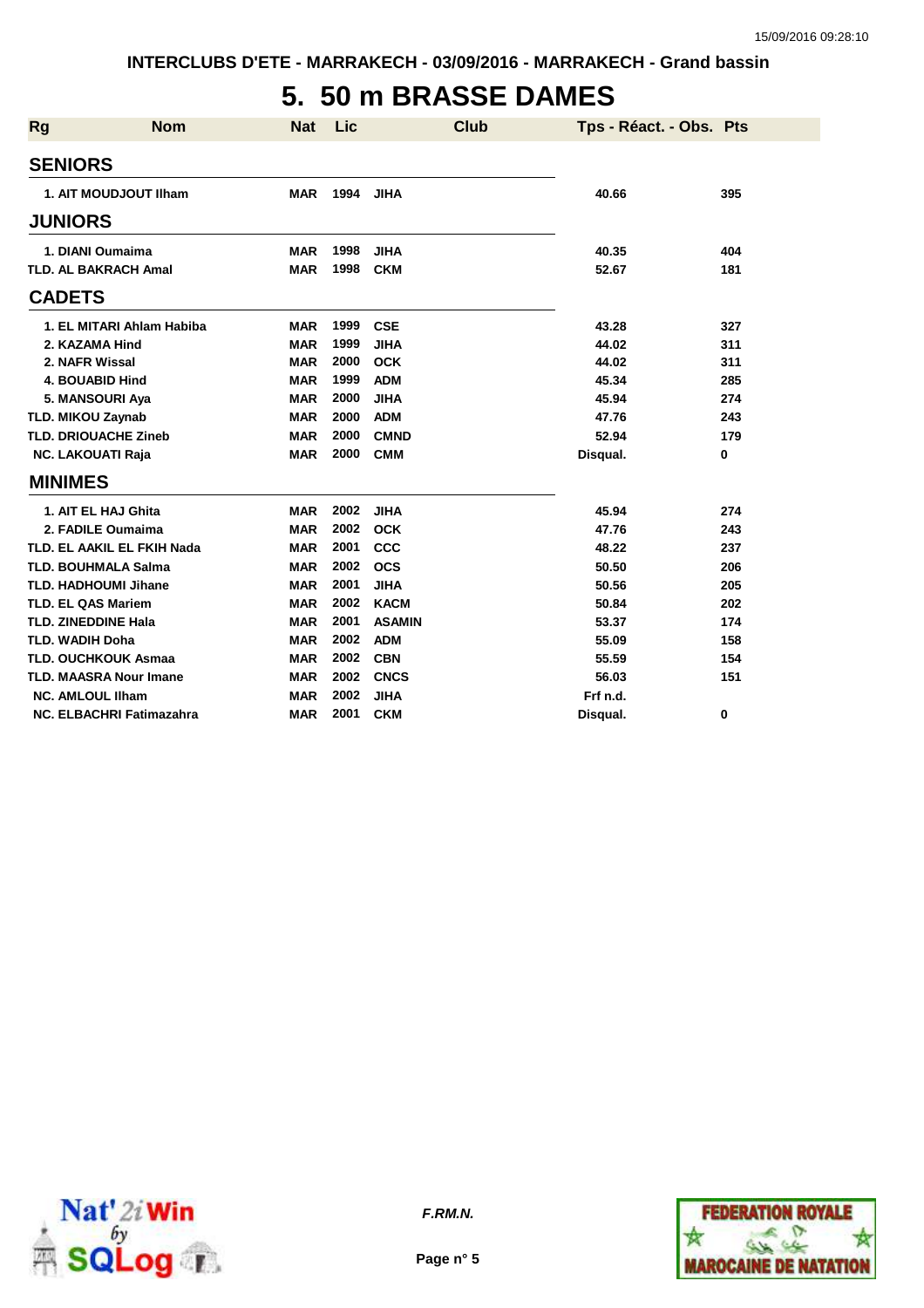#### **6. 50 m BRASSE MESSIEURS**

| <b>Rg</b> | <b>Nom</b>                                                      | Nat               | Lic          |                          | <b>Club</b> | Tps - Réact. - Obs. Pts |                     |
|-----------|-----------------------------------------------------------------|-------------------|--------------|--------------------------|-------------|-------------------------|---------------------|
|           | <b>SENIORS</b>                                                  |                   |              |                          |             |                         |                     |
|           | 1. MOUCHARIQ Karim                                              | MAR               | 1988         | <b>COMN</b>              |             | 33.25                   | 516                 |
|           | 2. QUISTAS Amine                                                | MAR               | 1996         | <b>ADM</b>               |             | 36.20                   | 400                 |
|           | <b>2. AIT BENCHIBA HAFID</b>                                    | <b>MAR</b>        | 1991         | <b>JIHA</b>              |             | 36.20                   | 400                 |
|           | <b>TLD. AMARI Abdelilah</b>                                     | <b>MAR</b>        | 1994         | <b>CKM</b>               |             | 37.53                   | 359                 |
|           | <b>TLD. BOUCHTAOUI Arafa</b>                                    | <b>MAR</b>        | 1990         | <b>JIHA</b>              |             | 37.56                   | 358                 |
|           | <b>TLD. HOUZAM Jamal</b>                                        | <b>MAR</b>        | 1981         | <b>COMN</b>              |             | 37.56                   | 358                 |
|           | <b>TLD. CAWNI Mounir</b>                                        | <b>MAR</b>        | 1980         | <b>ADM</b>               |             | 38.69                   | 327                 |
|           | <b>TLD. QUITAR Bouchaib</b>                                     | <b>MAR</b>        | 1991         | <b>ADM</b>               |             | 41.00                   | 275                 |
|           | TLD. JAOUHAR EI Mehdi                                           | <b>MAR</b>        | 1994         | <b>CBN</b>               |             | 42.67                   | 244                 |
|           | <b>TLD. LAGNAOUI Hamza</b>                                      | <b>MAR</b>        | 1995         | <b>ADM</b>               |             | 42.72                   | 243                 |
|           | <b>TLD. TEBJI Ramzi</b>                                         | <b>MAR</b>        | 1995         | <b>JIHA</b>              |             | 43.97                   | 223                 |
|           | <b>TLD. ESSALEHI Ayoub</b>                                      | <b>MAR</b>        | 1995         | <b>CMM</b>               |             | 44.31                   | 218                 |
|           | TLD. DIDI Youssef                                               | <b>MAR</b>        | 1995         | <b>CKM</b>               |             | 45.58                   | 200                 |
|           | <b>NC. BOUAROUA Imad</b>                                        | <b>MAR</b>        | 1991         | <b>OUM RABII</b>         |             | Frf n.d.                |                     |
|           | <b>NC. AL BAKRACHI Omar</b>                                     | <b>MAR</b>        | 1994         | <b>CKM</b>               |             | Frf n.d.                |                     |
|           | <b>NC. ABASSOUFIANE Othmane</b>                                 | MAR               | 1992         | <b>CKM</b>               |             | Frf n.d.                |                     |
|           | <b>NC. EJEGHAOUI Hamza</b>                                      | <b>MAR</b>        | 1990         | <b>CMND</b>              |             | Frf n.d.                |                     |
|           | <b>JUNIORS</b>                                                  |                   |              |                          |             |                         |                     |
|           | <b>1. NORDINE ILYASSE</b>                                       | <b>MAR</b>        | 1998         | <b>OCK</b>               |             | 36.14                   | 402                 |
|           | <b>TLD. JAMALEDDINE Yassine</b>                                 | MAR               | 1998         | <b>CSE</b>               |             | 41.22                   | 270                 |
|           | <b>TLD. CHARAF Abdelbari</b>                                    | MAR               | 1997         | <b>JIHA</b>              |             | 41.65                   | 262                 |
|           | <b>TLD. ELBACHRI Ayoub</b>                                      | MAR               | 1998         | <b>CKM</b>               |             | 44.38                   | 217                 |
|           | <b>NC. HAFID Ali</b>                                            | <b>MAR</b>        | 1998         | <b>JIHA</b>              |             | Disqual.                | 0                   |
|           | <b>CADETS</b>                                                   |                   |              |                          |             |                         |                     |
|           | 1. BENLYAMANI Achraf                                            | MAR               | 1999         | <b>OCS</b>               |             | 38.07                   | 343                 |
|           | 2. EL ABBARI Mohamed Amine                                      | MAR               | 1999         | <b>OCK</b>               |             | 38.92                   | 321                 |
|           | 3. EL HAIL Amine                                                | MAR               | 1999         | <b>JIHA</b>              |             | 39.48                   | 308                 |
|           | 4. AMZIL Abdelhakim                                             | <b>MAR</b>        | 1999         | <b>OCK</b>               |             | 39.57                   | 306                 |
|           | 5. CHAKIB Mohamad                                               | MAR               | 2000         | <b>KACM</b>              |             | 41.81                   | 259                 |
|           | 6. EL QORRI Mohamed                                             | MAR               | 1999         | <b>CMM</b>               |             | 41.98                   | 256                 |
|           | <b>TLD. BELBOUKHARI Youness</b><br><b>TLD. AITBELLA Mustafa</b> | MAR<br>MAR        | 2000<br>2000 | <b>CBN</b><br><b>OCS</b> |             | 42.92<br>43.09          | 240<br>237          |
|           | <b>TLD. B'CHIRI Oussama</b>                                     |                   | 1999         | <b>ADM</b>               |             |                         |                     |
|           | <b>TLD. LAKNANBI Anas</b>                                       | MAR<br><b>MAR</b> | 2000         | <b>JIHA</b>              |             | 43.29<br>43.65          | 233<br>228          |
|           | <b>TLD. AOKACH Yahya</b>                                        | <b>MAR</b>        | 2000         | <b>JIHA</b>              |             | 43.78                   | 226                 |
|           | <b>TLD. KHATIM Mustapha</b>                                     | MAR               | 2000         | <b>CMND</b>              |             | 44.29                   | 218                 |
|           | TLD. EL AABID Hicham                                            | MAR               | 1999         | <b>CKM</b>               |             | 44.77                   | 211                 |
|           | <b>TLD. EL AICHI Souhaib</b>                                    | MAR               | 1999         | <b>KACM</b>              |             | 45.16                   | 206                 |
|           | <b>TLD. BECHARY Abderahmane</b>                                 | MAR               | 1999         | <b>CKM</b>               |             | 45.81                   | 197                 |
|           | <b>TLD. ZINE Akram</b>                                          | <b>MAR</b>        | 2000         | <b>OCS</b>               |             | 46.18                   | 192                 |
|           | <b>TLD. TORCHI Amine</b>                                        | <b>MAR</b>        | 2000         | <b>CMM</b>               |             | 46.19                   | 192                 |
|           | <b>TLD. GALLAL Mohamed</b>                                      | <b>MAR</b>        | 2000         | <b>CBN</b>               |             | 47.10                   | 181                 |
|           | TLD. BACHIRI TAOUFIQ Naoufal                                    | <b>MAR</b>        | 2000         | <b>KACM</b>              |             | 48.45                   | 166                 |
|           | TLD. EL AABID Ahmed                                             | <b>MAR</b>        | 2000         | <b>CKM</b>               |             | 50.00                   | 151                 |
|           | <b>TLD. ELKANBOUGI Mouad</b>                                    | <b>MAR</b>        | 1999         | <b>CKM</b>               |             | 50.25                   | 149                 |
|           | <b>NC. MOUJAHID Anas</b>                                        | <b>MAR</b>        | 2000         | <b>CMND</b>              |             | Frf n.d.                |                     |
|           | <b>NC. BOULARBAH Majd</b>                                       | <b>MAR</b>        | 2000         | <b>CKM</b>               |             | Disqual.                | 0                   |
|           | <b>NC. BAYAR Oussama</b>                                        | <b>MAR</b>        | 2000         | <b>ASNS</b>              |             | Disqual.                | 0                   |
|           | <b>NC. AIT ABDALLAH Abdelkodouss</b>                            | MAR               | 2000         | <b>CKM</b>               |             | Disqual.                | 0                   |
|           | <b>MINIMES</b>                                                  |                   |              |                          |             |                         |                     |
|           | 1. EL HAMDANI Omar                                              | <b>MAR</b>        | 2001         | <b>JIHA</b>              |             | 37.59                   | 357                 |
|           | 2. SAFIR Yassine                                                | <b>MAR</b>        | 2001         | <b>ASAMIN</b>            |             | 37.69                   | 354                 |
|           | $\mathbf{Nat}'$ 2i Win                                          |                   |              |                          | F.RM.N.     |                         | <b>FEDERATION R</b> |



 $\frac{1}{\sqrt{2}}\frac{1}{\sqrt{2}}\frac{1}{\sqrt{2}}\frac{1}{\sqrt{2}}\frac{1}{\sqrt{2}}\frac{1}{\sqrt{2}}\frac{1}{\sqrt{2}}\frac{1}{\sqrt{2}}\frac{1}{\sqrt{2}}\frac{1}{\sqrt{2}}\frac{1}{\sqrt{2}}\frac{1}{\sqrt{2}}\frac{1}{\sqrt{2}}\frac{1}{\sqrt{2}}\frac{1}{\sqrt{2}}\frac{1}{\sqrt{2}}\frac{1}{\sqrt{2}}\frac{1}{\sqrt{2}}\frac{1}{\sqrt{2}}\frac{1}{\sqrt{2}}\frac{1}{\sqrt{2}}\frac{1}{\sqrt{2}}$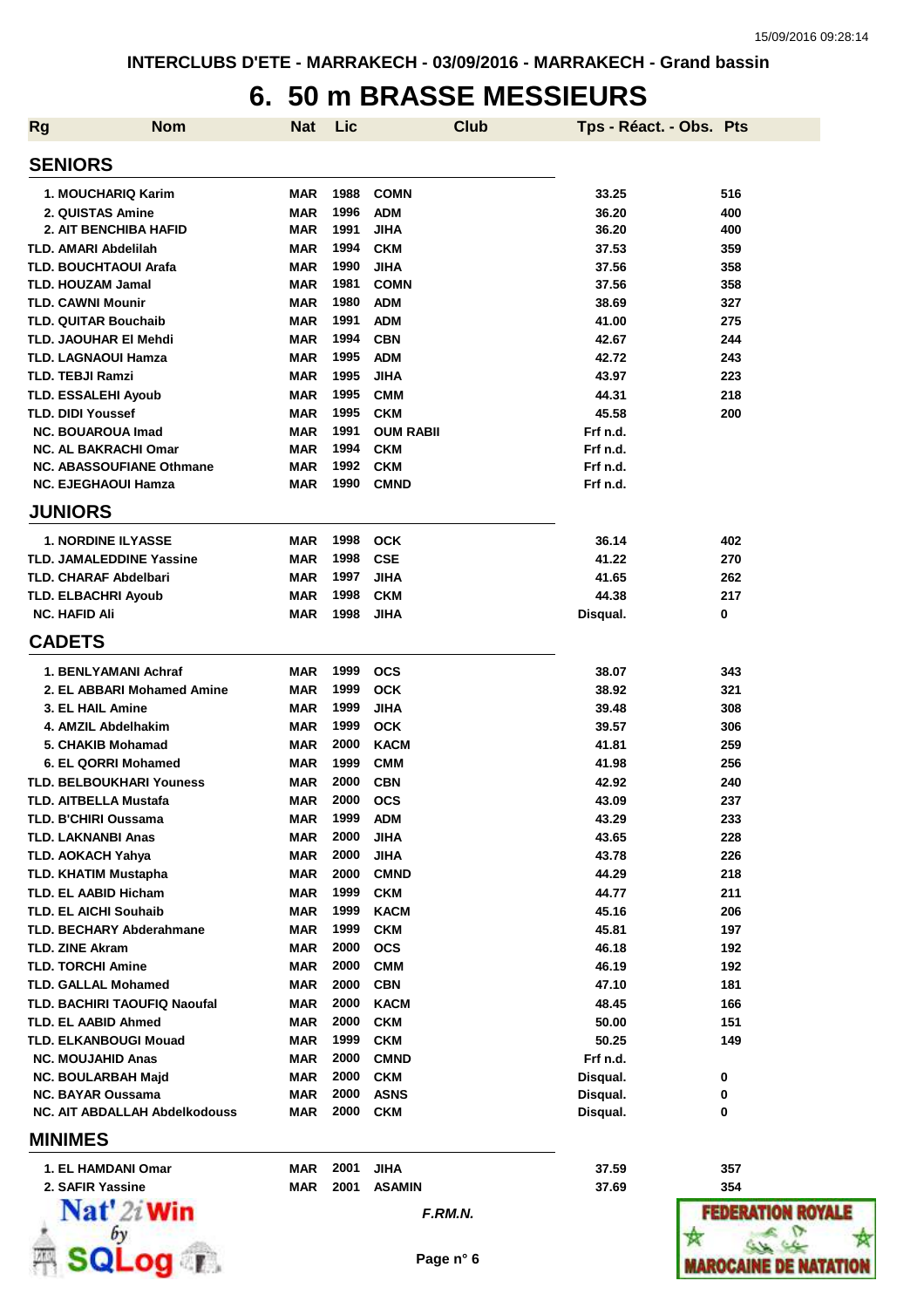#### **6. 50 m BRASSE MESSIEURS**

| <b>Rg</b> | <b>Nom</b>                           | <b>Nat</b> | Lic  | <b>Club</b>           | Tps - Réact. - Obs. Pts |     |
|-----------|--------------------------------------|------------|------|-----------------------|-------------------------|-----|
|           | <b>MINIMES</b>                       |            |      |                       |                         |     |
|           | 3. ALIOUI Ilyasse                    | <b>MAR</b> | 2002 | <b>OCS</b>            | 38.75                   | 326 |
|           | 4. HAFSY Yassir                      | <b>MAR</b> | 2001 | <b>ADM</b>            | 39.48                   | 308 |
|           | <b>5. CHANNANI Mohamed Amine</b>     | <b>MAR</b> | 2002 | <b>CSE</b>            | 39.50                   | 307 |
|           | 6. LAKHLALKI Saad                    | <b>MAR</b> | 2002 | <b>CSE</b>            | 40.22                   | 291 |
|           | 6. SALMAN Mohamed                    | <b>MAR</b> | 2001 | <b>R.C.A.NATATION</b> | 40.22                   | 291 |
|           | 8. AFEJDGHANE Imad                   | <b>MAR</b> | 2002 | <b>ASAMIN</b>         | 40.86                   | 278 |
|           | 9. SADAK Youssef                     | <b>MAR</b> | 2001 | <b>CSE</b>            | 41.91                   | 257 |
|           | <b>10. AIT HADDOUCH Anas</b>         | <b>MAR</b> | 2001 | <b>ASAMIN</b>         | 41.95                   | 257 |
|           | 11. BOUGANDOULA Ayoub                | <b>MAR</b> | 2002 | <b>OCK</b>            | 42.37                   | 249 |
|           | 12. ZAHIDI Mounir                    | <b>MAR</b> | 2002 | <b>JIHA</b>           | 42.50                   | 247 |
|           | <b>13. JARDINI Mohamed</b>           | <b>MAR</b> | 2001 | <b>CKM</b>            | 42.92                   | 240 |
|           | 14. MAASRA Mohamed Moussa            | <b>MAR</b> | 2001 | <b>CNCS</b>           | 43.04                   | 238 |
|           | <b>15. DAHLANE Ahmed</b>             | <b>MAR</b> | 2001 | <b>JIHA</b>           | 43.29                   | 233 |
|           | <b>16. OUHAMMOUCH Mohamed Amine</b>  | <b>MAR</b> | 2002 | <b>ADM</b>            | 44.03                   | 222 |
|           | 17. ABDOUH Saad                      | <b>MAR</b> | 2002 | <b>JIHA</b>           | 44.38                   | 217 |
|           | 18. EL FALI Anas                     | <b>MAR</b> | 2002 | <b>JIHA</b>           | 44.77                   | 211 |
|           | 19. ANKA SOUBAAI Abdelmajid          | <b>MAR</b> | 2001 | <b>KACM</b>           | 44.97                   | 208 |
|           | <b>TLD. CHIHAZ Amine</b>             | <b>MAR</b> | 2001 | <b>CBN</b>            | 45.81                   | 197 |
|           | <b>TLD. MOUHOUBI Lounes</b>          | <b>MAR</b> | 2002 | <b>CMND</b>           | 45.86                   | 196 |
|           | <b>TLD. AIT SAADANE Mohamed</b>      | <b>MAR</b> | 2001 | <b>COMN</b>           | 47.10                   | 181 |
|           | <b>TLD. TAI Achraf</b>               | <b>MAR</b> | 2001 | <b>ADM</b>            | 47.41                   | 178 |
|           | <b>TLD. KOHAILA Omar</b>             | <b>MAR</b> | 2001 | <b>ADM</b>            | 47.41                   | 178 |
|           | <b>TLD. ERRIFAIY Abd EI Kaddouss</b> | <b>MAR</b> | 2002 | <b>CMM</b>            | 47.56                   | 176 |
|           | <b>TLD. SABIH Abdessamad</b>         | <b>MAR</b> | 2001 | <b>KACM</b>           | 47.58                   | 176 |
|           | TLD. EL MALEHY Adam                  | <b>MAR</b> | 2002 | <b>KACM</b>           | 48.16                   | 169 |
|           | TLD. MOUAKITI Adham                  | <b>MAR</b> | 2001 | <b>JIHA</b>           | 48.41                   | 167 |
|           | <b>TLD. ROUCHI Abdellatif</b>        | <b>MAR</b> | 2002 | <b>CKM</b>            | 48.58                   | 165 |
|           | <b>TLD. AINI Badr Eddine</b>         | <b>MAR</b> | 2002 | <b>ADM</b>            | 48.78                   | 163 |
|           | <b>TLD. KHYAT Ayoub</b>              | <b>MAR</b> | 2002 | <b>KACM</b>           | 49.09                   | 160 |
|           | TLD. ELBEZOUARI Younes               | <b>MAR</b> | 2001 | <b>CMM</b>            | 49.19                   | 159 |
|           | TLD. AFTIR Zakaria                   | <b>MAR</b> | 2002 | <b>CMM</b>            | 49.91                   | 152 |
|           | <b>TLD. AADAM Yasser</b>             | <b>MAR</b> | 2002 | <b>KACM</b>           | 50.64                   | 146 |
|           | <b>TLD. BELQARCH Elmehdi</b>         | <b>MAR</b> | 2002 | <b>CBN</b>            | 50.81                   | 144 |
|           | <b>TLD. AMEJJOUD Abdelbar</b>        | <b>MAR</b> | 2001 | <b>CBN</b>            | 50.97                   | 143 |
|           | <b>TLD. BABBIH Fouad</b>             | MAR        | 2002 | <b>CBN</b>            | 51.29                   | 140 |
|           | TLD. AIT NOUH Hamza                  | <b>MAR</b> | 2001 | <b>CBN</b>            | 51.50                   | 138 |
|           | <b>TLD. SOUHJOUD Abderahmane</b>     | <b>MAR</b> | 2001 | <b>CKM</b>            | 51.91                   | 135 |
|           | <b>TLD. EL MOFID Fouad</b>           | <b>MAR</b> | 2002 | <b>CMM</b>            | 52.61                   | 130 |
|           | <b>TLD. SOUKAR Othmane</b>           | <b>MAR</b> | 2001 | <b>CBN</b>            | 53.47                   | 124 |
|           | <b>TLD. NASER Yassine</b>            | <b>MAR</b> | 2001 | <b>CMM</b>            | 53.66                   | 122 |
|           | TLD. LAGSIMI Issam                   | <b>MAR</b> | 2001 | <b>COMN</b>           | 54.72                   | 115 |
|           | TLD. HILALI Hamza                    | <b>MAR</b> | 2002 | <b>CCC</b>            | 55.19                   | 112 |
|           | <b>TLD. EL FATINE Adam</b>           | <b>MAR</b> | 2002 | <b>CMM</b>            | 58.72                   | 93  |
|           | TLD. OUMOUSSA Walid                  | <b>MAR</b> | 2002 | <b>CMM</b>            | 58.72                   | 93  |
|           | <b>TLD. AMEJJOUD Hamza</b>           | <b>MAR</b> | 2002 | <b>CBN</b>            | 1:02.84                 | 76  |
|           | <b>NC. HADAK Achraf</b>              | <b>MAR</b> | 2001 | <b>CKM</b>            | Frf n.d.                |     |
|           | <b>NC. BELKAS Yahia</b>              | <b>MAR</b> | 2001 | <b>CMM</b>            | Frf n.d.                |     |
|           | <b>NC. BKHIBKHI IIyas</b>            | <b>MAR</b> | 2002 | <b>CMND</b>           | Frf n.d.                |     |
|           | <b>NC. KESBAJI Aymane</b>            | <b>MAR</b> | 2002 | <b>CKM</b>            | Disqual.                | 0   |
|           | <b>NC. JAMMOUA Najib</b>             | <b>MAR</b> | 2001 | <b>ADM</b>            | Disqual.                | 0   |
|           | <b>NC. DIANE EI Mehdi</b>            | <b>MAR</b> | 2001 | <b>ASAMIN</b>         | Disqual.                | 0   |
|           | <b>NC. HABERRAIH Mohamed</b>         | MAR        | 2001 | <b>CBN</b>            | Disqual.                | 0   |



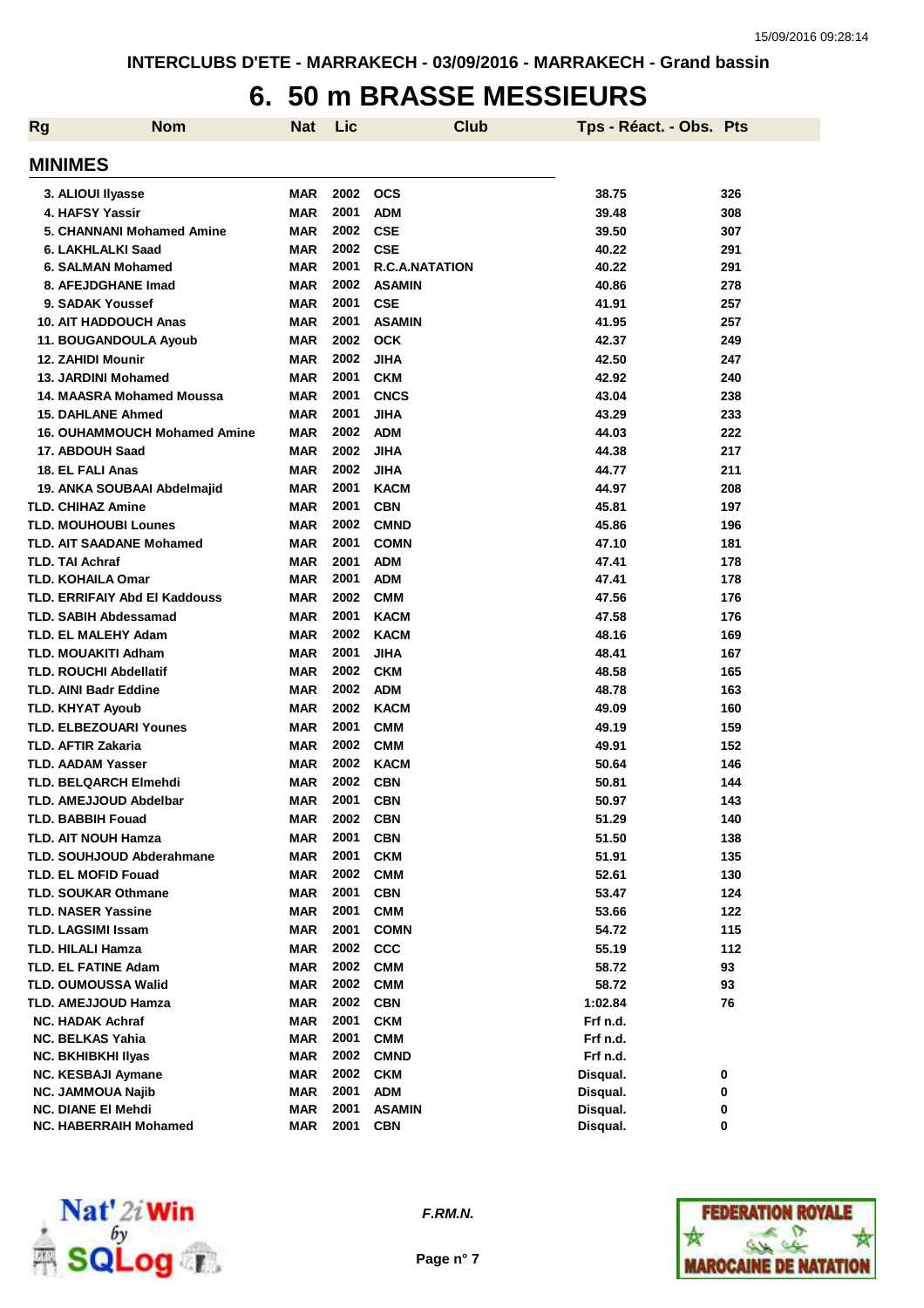### **7. 100 m PAPILLON DAMES**

| <b>Rg</b>             | <b>Nom</b> | <b>Nat</b> | <b>Lic</b> | Club | Tps - Réact. - Obs. Pts |     |
|-----------------------|------------|------------|------------|------|-------------------------|-----|
| <b>CADETS</b>         |            |            |            |      |                         |     |
| <b>TLD. RAMI Wiam</b> |            | <b>MAR</b> | 1999 CSE   |      | 1:48.75                 | 136 |



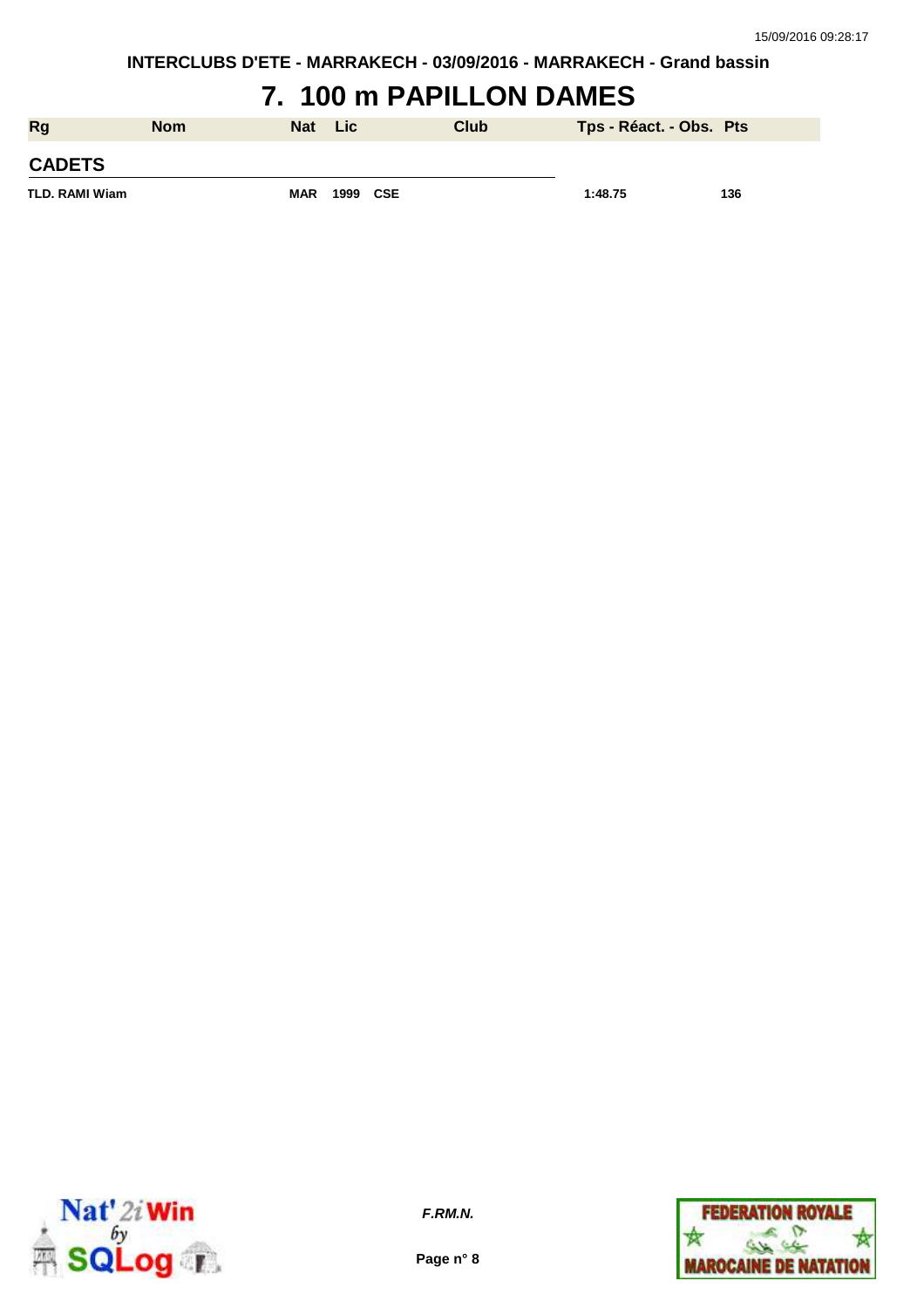## **8. 100 m PAPILLON MESSIEURS**

| <b>Rg</b>                 | <b>Nom</b>                         | Nat        | <b>Lic</b> | Club          | Tps - Réact. - Obs. Pts |     |
|---------------------------|------------------------------------|------------|------------|---------------|-------------------------|-----|
| <b>SENIORS</b>            |                                    |            |            |               |                         |     |
|                           | <b>TLD. CHEQBOUB Mohamed</b>       | <b>MAR</b> | 1992       | KACM          | 1:14.63                 | 297 |
| <b>TLD. QUISTAS Amine</b> |                                    | <b>MAR</b> | 1996       | <b>ADM</b>    | 1:16.39                 | 277 |
| <b>JUNIORS</b>            |                                    |            |            |               |                         |     |
|                           | 1. BENNAJEH Ahmed                  | <b>MAR</b> | 1998       | <b>CSE</b>    | 1:15.03                 | 292 |
| <b>CADETS</b>             |                                    |            |            |               |                         |     |
| 1. HAKKI Chadi            |                                    | <b>MAR</b> | 1999       | <b>CKM</b>    | 1:16.98                 | 271 |
| <b>TLD. NARBAD Karim</b>  |                                    | <b>MAR</b> | 2000       | <b>CSE</b>    | 1:21.09                 | 231 |
| <b>MINIMES</b>            |                                    |            |            |               |                         |     |
|                           | 1. BENLACHHAB Othmane              | <b>MAR</b> | 2001       | <b>ASAMIN</b> | 1:19.25                 | 248 |
|                           | 2. ES SAMLALI Ismail               | <b>MAR</b> | 2002       | <b>OCK</b>    | 1:24.34                 | 206 |
|                           | <b>TLD. CHANNANI Mohamed Amine</b> | <b>MAR</b> | 2002       | <b>CSE</b>    | 1:25.30                 | 199 |
|                           | <b>TLD. ZIDANE Mohammed Amine</b>  | <b>MAR</b> | 2001       | <b>CSE</b>    | 1:26.53                 | 190 |
|                           | <b>TLD. EL KHOMS Yahya</b>         | <b>MAR</b> | 2001       | <b>CNCS</b>   | 1:33.31                 | 152 |



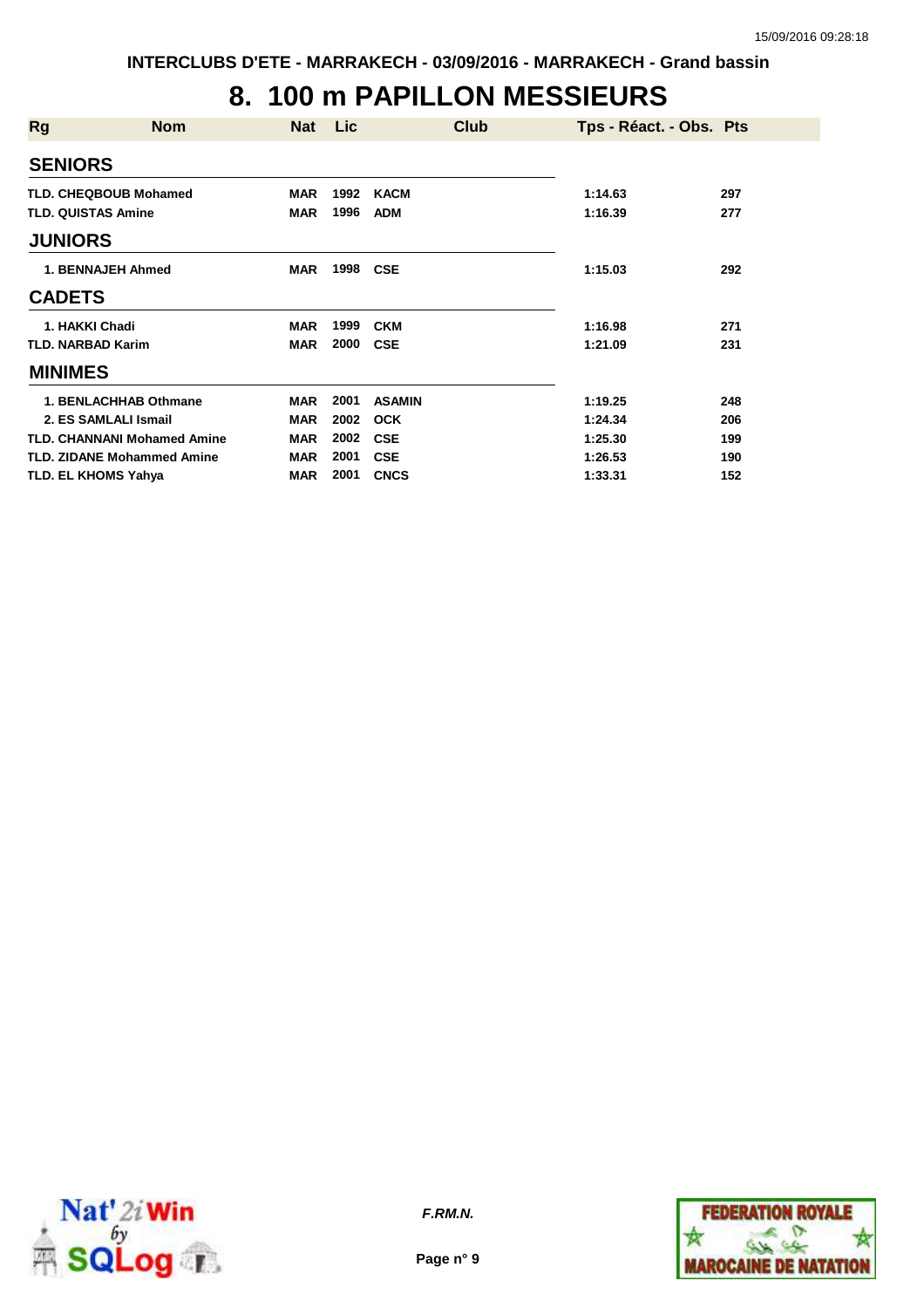### **9. 4 x 50 m NAGE LIBRE MIXTE**

| <b>Rg</b> | <b>Nom</b>                  | <b>Nat</b> | Lic  |               | <b>Club</b> | Tps - Réact. - Obs. Pts |   |
|-----------|-----------------------------|------------|------|---------------|-------------|-------------------------|---|
|           | <b>SENIORS</b>              |            |      |               |             |                         |   |
|           | 1. BORDO Hssine             | <b>MAR</b> | 1993 | <b>CKM</b>    |             | 2:17.16                 | 0 |
|           | <b>AL BAKRACH Amal</b>      | MAR        | 1998 | <b>CKM</b>    |             |                         | 0 |
|           | <b>OUELDRAMI Ibtissam</b>   | <b>MAR</b> | 1998 | <b>CKM</b>    |             |                         | 0 |
|           | <b>EL AABID Hicham</b>      | MAR        | 1999 | <b>CKM</b>    |             |                         | 0 |
|           | 2. AIT MOUDJOUT IIham       | <b>MAR</b> | 1994 | <b>JIHA</b>   |             | 2:39.79                 | 0 |
|           | <b>EL AKKAD Amina</b>       | <b>MAR</b> | 1995 | <b>JIHA</b>   |             |                         | 0 |
|           | <b>ACHIR Mohamed</b>        | <b>MAR</b> | 1981 | <b>JIHA</b>   |             |                         | 0 |
|           | <b>AIT BENCHIBA HAFID</b>   | <b>MAR</b> | 1991 | <b>JIHA</b>   |             |                         | 0 |
|           | <b>NC. DRIOUACHE Zineb</b>  | <b>MAR</b> | 2000 | <b>CMND</b>   |             | Dsq Rel                 | 0 |
|           | <b>KHATIM Khalid</b>        | <b>MAR</b> | 1986 | <b>CMND</b>   |             |                         | 0 |
|           | <b>LAABIED Rim</b>          | <b>MAR</b> | 2001 | <b>CMND</b>   |             |                         | 0 |
|           | <b>MOUHOUBI Lounes</b>      | <b>MAR</b> | 2002 | <b>CMND</b>   |             |                         | 0 |
|           | <b>JUNIORS</b>              |            |      |               |             |                         |   |
|           | 1. AZAYOU Yousra            | MAR        | 1997 | <b>JIHA</b>   |             | 2:20.72                 | 0 |
|           | <b>DIANI Oumaima</b>        | <b>MAR</b> | 1998 | <b>JIHA</b>   |             |                         | 0 |
|           | <b>CHARAF Abdelbari</b>     | <b>MAR</b> | 1997 | <b>JIHA</b>   |             |                         | 0 |
|           | <b>DAHLANE Ahmed</b>        | <b>MAR</b> | 2001 | <b>JIHA</b>   |             |                         | 0 |
|           | <b>CADETS</b>               |            |      |               |             |                         |   |
|           | 1. EL ABBARI Mohamed Amine  | <b>MAR</b> | 1999 | <b>OCK</b>    |             | 2:07.11                 | 0 |
|           | <b>NAFR Wissal</b>          | <b>MAR</b> | 2000 | <b>OCK</b>    |             |                         | 0 |
|           | <b>NIGROU Meryem</b>        | <b>MAR</b> | 1999 | <b>OCK</b>    |             |                         | 0 |
|           | <b>AMZIL Abdelhakim</b>     | <b>MAR</b> | 1999 | <b>OCK</b>    |             |                         | 0 |
|           | 2. KAZAMA Hind              | <b>MAR</b> | 1999 | <b>JIHA</b>   |             | 2:18.28                 | 0 |
|           | <b>MANSOURI Aya</b>         | <b>MAR</b> | 2000 | <b>JIHA</b>   |             |                         | 0 |
|           | <b>AOKACH Yahya</b>         | MAR        | 2000 | <b>JIHA</b>   |             |                         | 0 |
|           | <b>EL HAIL Amine</b>        | MAR        | 1999 | <b>JIHA</b>   |             |                         | 0 |
|           | 3. BAZTIRI Nasser Eddine    | MAR        | 2000 | <b>CKM</b>    |             | 2:23.51                 | 0 |
|           | <b>DIGOURDI Wissal</b>      | <b>MAR</b> | 1999 | <b>CKM</b>    |             |                         | 0 |
|           | <b>ELBACHRI Fatimazahra</b> | <b>MAR</b> | 2001 | <b>CKM</b>    |             |                         | 0 |
|           | <b>HAKKI Chadi</b>          | <b>MAR</b> | 1999 | <b>CKM</b>    |             |                         | 0 |
|           | <b>MINIMES</b>              |            |      |               |             |                         |   |
|           | 1. KANOUN Karima            | MAR        | 2002 | <b>ASAMIN</b> |             | 2:07.42                 | 0 |
|           | <b>EL AISSARI Marwa</b>     | MAR        | 2001 | <b>ASAMIN</b> |             |                         | 0 |
|           | <b>SAFIR Yassine</b>        | <b>MAR</b> | 2001 | <b>ASAMIN</b> |             |                         | 0 |
|           | <b>BENLACHHAB Othmane</b>   | <b>MAR</b> | 2001 | <b>ASAMIN</b> |             |                         | 0 |
|           | 2. HADHOUMI Jihane          | MAR        | 2001 | <b>JIHA</b>   |             | 2:15.00                 | 0 |
|           | <b>AIT EL HAJ Ghita</b>     | MAR        | 2002 | <b>JIHA</b>   |             |                         | 0 |
|           | <b>ZAHIDI Mounir</b>        | MAR        | 2002 | <b>JIHA</b>   |             |                         | 0 |
|           | <b>EL HAMDANI Omar</b>      | MAR        | 2001 | <b>JIHA</b>   |             |                         | 0 |
|           | 3. FADILE Oumaima           | MAR        | 2002 | <b>OCK</b>    |             | 2:15.82                 | 0 |
|           | <b>BOUGANDOULA Ayoub</b>    | MAR        | 2002 | <b>OCK</b>    |             |                         | 0 |
|           | <b>KHALED Kaoutar</b>       | MAR        | 2001 | <b>OCK</b>    |             |                         | 0 |
|           | <b>ES SAMLALI Ismail</b>    | <b>MAR</b> | 2002 | <b>OCK</b>    |             |                         | 0 |
|           | 4. SABIH Abdessamad         | MAR        | 2001 | <b>KACM</b>   |             | 2:36.44                 | 0 |
|           | <b>HOUD Bahia</b>           | MAR        | 2001 | <b>KACM</b>   |             |                         | 0 |
|           | <b>EL QAS Mariem</b>        | MAR        | 2002 | <b>KACM</b>   |             |                         | 0 |
|           | <b>SGHYAR Ziad</b>          | MAR        | 2002 | <b>KACM</b>   |             |                         | 0 |



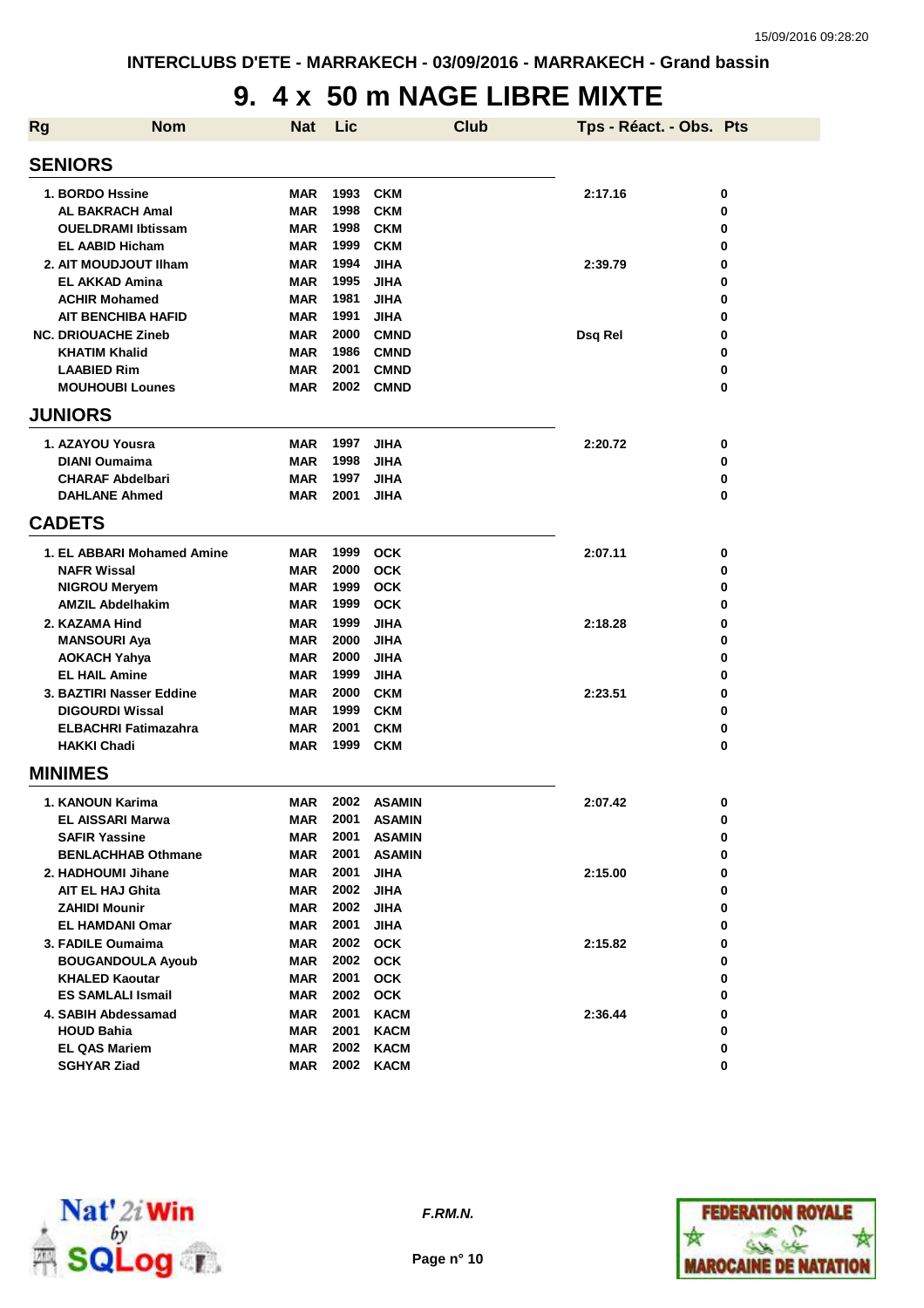#### **10. 100 m NAGE LIBRE MESSIEURS**

| <b>Rg</b> | <b>Nom</b>                                                      | <b>Nat</b>               | Lic          | <b>Club</b>                    | Tps - Réact. - Obs. Pts |            |
|-----------|-----------------------------------------------------------------|--------------------------|--------------|--------------------------------|-------------------------|------------|
|           | <b>SENIORS</b>                                                  |                          |              |                                |                         |            |
|           | 1. NADIFIYINE Younes Taha                                       | <b>MAR</b>               | 1995         | <b>KACM</b>                    | 1:00.66                 | 462        |
|           | 2. ATROUCH Yassine                                              | <b>MAR</b>               | 1994         | <b>ADM</b>                     | 1:03.59                 | 401        |
|           | 3. QUISTAS Amine                                                | <b>MAR</b>               | 1996         | <b>ADM</b>                     | 1:04.31                 | 388        |
|           | 4. QUITAR Bouchaib                                              | <b>MAR</b>               | 1991         | <b>ADM</b>                     | 1:05.81                 | 362        |
|           | <b>TLD. MOUCHARIQ Karim</b>                                     | <b>MAR</b>               | 1988         | <b>COMN</b>                    | 1:06.08                 | 357        |
|           | <b>TLD. AL BAKRACHI Omar</b>                                    | <b>MAR</b>               | 1994         | <b>CKM</b>                     | 1:07.66                 | 333        |
|           | <b>TLD. LAGNAOUI Hamza</b>                                      | <b>MAR</b>               | 1995         | <b>ADM</b>                     | 1:09.92                 | 302        |
|           | TLD. JAOUHAR EI Mehdi                                           | <b>MAR</b>               | 1994         | <b>CBN</b>                     | 1:11.50                 | 282        |
|           | <b>TLD. CAWNI Mounir</b>                                        | <b>MAR</b>               | 1980         | <b>ADM</b>                     | 1:12.67                 | 269        |
|           | <b>TLD. KHATIM Khalid</b>                                       | <b>MAR</b>               | 1986         | <b>CMND</b>                    | 1:14.60                 | 248        |
|           | <b>TLD. ESSALEHI Ayoub</b>                                      | <b>MAR</b>               | 1995         | <b>CMM</b>                     | 1:17.63                 | 220        |
|           | <b>TLD. BORDO Hssine</b>                                        | <b>MAR</b>               | 1993         | <b>CKM</b>                     | 1:24.60                 | 170        |
|           | <b>TLD. DAHBI Zouhair</b>                                       | <b>MAR</b>               | 1991         | <b>OUM RABII</b>               | 1:28.66                 | 148        |
|           | <b>TLD. EL KASBI Amine</b>                                      | <b>MAR</b>               | 1991         | <b>OUM RABII</b>               | 1:29.52                 | 143        |
|           | <b>NC. EL KHALFI Anouar</b>                                     | <b>MAR</b>               | 1989         | <b>KACM</b>                    | Frf n.d.                |            |
|           | <b>NC. ABASSOUFIANE Othmane</b>                                 | <b>MAR</b>               | 1992         | <b>CKM</b>                     | Frf n.d.                |            |
|           | <b>NC. EJEGHAOUI Hamza</b>                                      | <b>MAR</b>               | 1990         | <b>CMND</b>                    | Frf n.d.                |            |
|           | <b>NC. CHEQBOUB Mohamed</b>                                     | <b>MAR</b>               | 1992         | <b>KACM</b>                    | Dsq FD                  | 0          |
|           | <b>JUNIORS</b>                                                  |                          |              |                                |                         |            |
|           | 1. BENNAJEH Ahmed                                               | <b>MAR</b>               | 1998         |                                |                         | 441        |
|           | <b>2. NORDINE ILYASSE</b>                                       | <b>MAR</b>               | 1998         | <b>CSE</b><br><b>OCK</b>       | 1:01.63                 | 382        |
|           | <b>TLD. AHL MBAREK Zakaria</b>                                  | <b>MAR</b>               | 1997         |                                | 1:04.64                 | 300        |
|           |                                                                 |                          | 1998         | <b>CBN</b><br><b>CSE</b>       | 1:10.03                 |            |
|           | <b>TLD. JAMALEDDINE Yassine</b><br><b>TLD. CHARAF Abdelbari</b> | <b>MAR</b>               | 1997         |                                | 1:10.78                 | 291<br>223 |
|           |                                                                 | <b>MAR</b>               |              | <b>JIHA</b>                    | 1:17.28                 |            |
|           | <b>TLD. KAZZOUNE Yassir</b>                                     | <b>MAR</b>               | 1998         | <b>KACM</b>                    | 1:22.81                 | 181        |
|           | <b>TLD. M'ZIRGAT Mohamed</b>                                    | <b>MAR</b>               | 1998         | <b>CKM</b>                     | 1:24.20                 | 172        |
|           | <b>NC. BAHRI Hicham</b><br><b>NC. ZABRA Youssef</b>             | <b>MAR</b><br><b>MAR</b> | 1998<br>1998 | <b>OUM RABII</b><br><b>CKM</b> | Frf n.d.<br>Frf n.d.    |            |
|           |                                                                 |                          |              |                                |                         |            |
|           | <b>CADETS</b>                                                   |                          |              |                                |                         |            |
|           | 1. AMZIL Abdelhakim                                             | <b>MAR</b>               | 1999         | <b>OCK</b>                     | 1:06.30                 | 354        |
|           | 2. BENLYAMANI Achraf                                            | <b>MAR</b>               | 1999         | <b>OCS</b>                     | 1:06.97                 | 343        |
|           | 3. NARBAD Karim                                                 | <b>MAR</b>               | 2000         | <b>CSE</b>                     | 1:07.31                 | 338        |
|           | 4. HAKKI Chadi                                                  | <b>MAR</b>               | 1999         | <b>CKM</b>                     | 1:09.50                 | 307        |
|           | 5. B'CHIRI Oussama                                              | <b>MAR</b>               | 1999         | <b>ADM</b>                     | 1:11.41                 | 283        |
|           | 6. BAZTIRI Nasser Eddine                                        | <b>MAR</b>               | 2000         | <b>CKM</b>                     | 1:11.70                 | 280        |
|           | <b>TLD. EL AABID Hicham</b>                                     | <b>MAR</b>               | 1999         | <b>CKM</b>                     | 1:13.25                 | 262        |
|           | <b>TLD. KHATIM Mustapha</b>                                     | <b>MAR</b>               | 2000         | <b>CMND</b>                    | 1:15.78                 | 237        |
|           | <b>TLD. EL QORRI Mohamed</b>                                    | MAR                      | 1999         | <b>CMM</b>                     | 1:22.60                 | 183        |
|           | <b>TLD. LAKNANBI Anas</b>                                       | <b>MAR</b>               | 2000         | <b>JIHA</b>                    | 1:22.70                 | 182        |
|           | <b>TLD. AITBELLA Mustafa</b>                                    | <b>MAR</b>               | 2000         | <b>OCS</b>                     | 1:22.93                 | 181        |
|           | <b>TLD. BOU LAADAM Khalid</b>                                   | <b>MAR</b>               | 1999         | <b>JIHA</b>                    | 1:24.22                 | 172        |
|           | <b>TLD. BELBOUKHARI Youness</b>                                 | MAR                      | 2000         | <b>CBN</b>                     | 1:27.03                 | 156        |
|           | <b>TLD. TORCHI Amine</b>                                        | MAR                      | 2000         | <b>CMM</b>                     | 1:28.69                 | 147        |
|           | TLD. AIT ABDALLAH Abdelkodouss                                  | <b>MAR</b>               | 2000         | <b>CKM</b>                     | 1:28.72                 | 147        |
|           | <b>TLD. EL AICHI Souhaib</b>                                    | <b>MAR</b>               | 1999         | <b>KACM</b>                    | 1:29.34                 | 144        |
|           | <b>TLD. ELOUKKAIL Mohamed</b>                                   | <b>MAR</b>               | 2000         | <b>OUM RABII</b>               | 1:29.51                 | 143        |
|           | TLD. BACHIRI TAOUFIQ Naoufal                                    | <b>MAR</b>               | 2000         | <b>KACM</b>                    | 1:30.19                 | 140        |
|           | <b>TLD. BECHARY Abderahmane</b>                                 | <b>MAR</b>               | 1999         | <b>CKM</b>                     | 1:31.34                 | 135        |
|           | <b>TLD. ELKANBOUGI Mouad</b>                                    | <b>MAR</b>               | 1999         | <b>CKM</b>                     | 1:36.11                 | 116        |
|           | TLD. EL AABID Ahmed                                             | <b>MAR</b>               | 2000         | <b>CKM</b>                     | 1:36.72                 | 114        |
|           | <b>TLD. GALLAL Mohamed</b>                                      | <b>MAR</b>               | 2000         | <b>CBN</b>                     | 1:37.13                 | 112        |
|           | <b>NC. MAMI Oussama</b>                                         | <b>MAR</b>               | 1999         | <b>TSC</b>                     | Frf n.d.                |            |



**F.RM.N.**

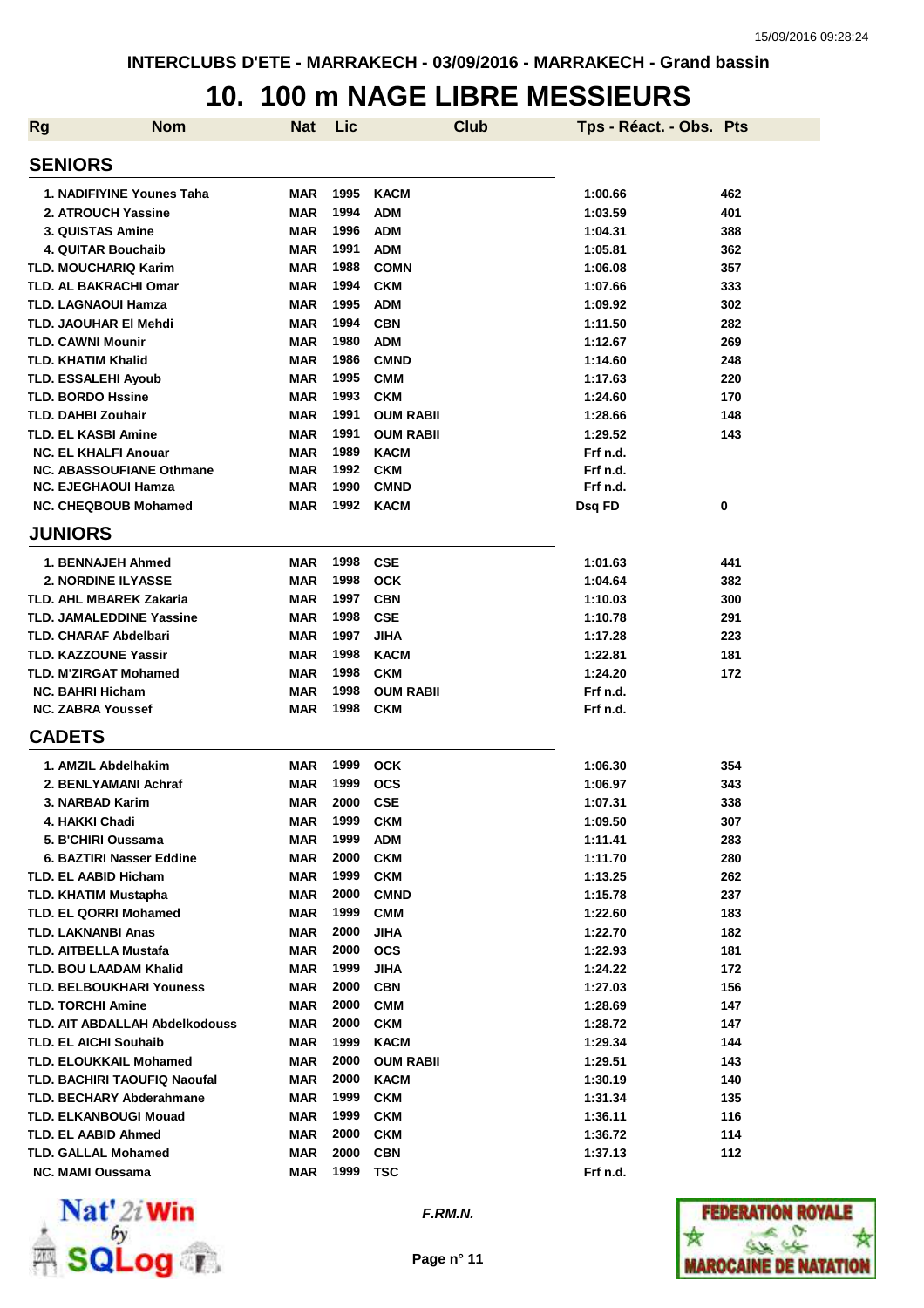#### **10. 100 m NAGE LIBRE MESSIEURS**

| <b>Rg</b> | <b>Nom</b>                                                | <b>Nat</b>               | <b>Lic</b>   | <b>Club</b>                | Tps - Réact. - Obs. Pts |            |
|-----------|-----------------------------------------------------------|--------------------------|--------------|----------------------------|-------------------------|------------|
|           | <b>CADETS</b>                                             |                          |              |                            |                         |            |
|           | <b>NC. MOUJAHID Anas</b>                                  | MAR                      | 2000         | <b>CMND</b>                | Frf n.d.                |            |
|           | <b>MINIMES</b>                                            |                          |              |                            |                         |            |
|           | 1. SAFIR Yassine                                          | <b>MAR</b>               | 2001         | <b>ASAMIN</b>              | 1:04.29                 | 388        |
|           | 2. EL HAMDANI Omar                                        | <b>MAR</b>               | 2001         | JIHA                       | 1:09.23                 | 311        |
|           | 3. SADAK Youssef                                          | <b>MAR</b>               | 2001         | <b>CSE</b>                 | 1:09.28                 | 310        |
|           | 4. HILALI Hamza                                           | <b>MAR</b>               | 2002         | CCC                        | 1:09.30                 | 310        |
|           | 5. MOUHOUBI Lounes                                        | <b>MAR</b>               | 2002         | <b>CMND</b>                | 1:09.97                 | 301        |
|           | 6. ZIDANE Mohammed Amine                                  | <b>MAR</b>               | 2001         | <b>CSE</b>                 | 1:10.98                 | 288        |
|           | 7. EL KHOMS Yahya                                         | <b>MAR</b>               | 2001         | <b>CNCS</b>                | 1:11.11                 | 287        |
|           | 8. MAASRA Mohamed Moussa                                  | <b>MAR</b>               | 2001         | <b>CNCS</b>                | 1:11.17                 | 286        |
|           | 9. DIANE EI Mehdi                                         | <b>MAR</b>               | 2001         | <b>ASAMIN</b>              | 1:11.34                 | 284        |
|           | <b>10. OUHAMMOUCH Mohamed Amine</b>                       | <b>MAR</b>               | 2002         | <b>ADM</b>                 | 1:11.39                 | 283        |
|           | <b>11. NOUREDDINE Mohamed Amine</b>                       | <b>MAR</b>               | 2001         | <b>R.C.A.NATATION</b>      | 1:12.14                 | 275        |
|           | <b>12. AIT HADDOUCH Anas</b>                              | <b>MAR</b>               | 2001         | <b>ASAMIN</b>              | 1:12.29                 | 273        |
|           | 13. HAFSY Yassir                                          | <b>MAR</b>               | 2001         | <b>ADM</b>                 | 1:12.47                 | 271        |
|           | <b>14. JAMMOUA Najib</b>                                  | <b>MAR</b>               | 2001         | <b>ADM</b>                 | 1:12.50                 | 270        |
|           | 15. YOUSRI Saad                                           | <b>MAR</b>               | 2001         | <b>CNCS</b>                | 1:12.53                 | 270        |
|           | <b>16. DAHLANE Ahmed</b>                                  | <b>MAR</b>               | 2001         | JIHA                       | 1:12.91                 | 266        |
|           | <b>17. BELKHDARE Younes</b>                               | <b>MAR</b>               | 2002         | <b>ASAMIN</b>              | 1:13.97                 | 255        |
|           | 18. ALIOUI Ilyasse                                        | <b>MAR</b>               | 2002         | <b>OCS</b>                 | 1:14.09                 | 253        |
|           | 19. SALMAN Mohamed                                        | <b>MAR</b>               | 2001         | <b>R.C.A.NATATION</b>      | 1:14.70                 | 247        |
|           | 20. MOUAKITI Adham                                        | <b>MAR</b>               | 2001<br>2002 | JIHA                       | 1:15.67                 | 238        |
|           | 21. ZAHIDI Mounir                                         | <b>MAR</b>               | 2002         | <b>JIHA</b>                | 1:15.70                 | 238        |
|           | 22. BOUGANDOULA Ayoub                                     | <b>MAR</b>               | 2001         | <b>OCK</b>                 | 1:15.72                 | 237        |
|           | TLD. ANKA SOUBAAI Abdelmajid                              | <b>MAR</b><br><b>MAR</b> | 2002         | <b>KACM</b><br><b>JIHA</b> | 1:16.78                 | 228        |
|           | <b>TLD. AIT SALAH Othmane</b><br><b>TLD. KOHAILA Omar</b> | <b>MAR</b>               | 2001         | <b>ADM</b>                 | 1:17.44<br>1:18.16      | 222<br>216 |
|           | <b>TLD. TAI Achraf</b>                                    | <b>MAR</b>               | 2001         | <b>ADM</b>                 | 1:19.63                 | 204        |
|           | TLD. ABDOUH Saad                                          | <b>MAR</b>               | 2002         | <b>JIHA</b>                | 1:20.38                 | 198        |
|           | <b>TLD. SGHYAR Ziad</b>                                   | <b>MAR</b>               | 2002         | <b>KACM</b>                | 1:20.59                 | 197        |
|           | <b>TLD. ERRIFAIY Abd EI Kaddouss</b>                      | <b>MAR</b>               | 2002         | <b>CMM</b>                 | 1:20.76                 | 196        |
|           | <b>TLD. ACHEQRA Nizar</b>                                 | <b>MAR</b>               | 2002         | <b>OCK</b>                 | 1:20.76                 | 196        |
|           | TLD. SABIH Abdessamad                                     | <b>MAR</b>               | 2001         | <b>KACM</b>                | 1:22.93                 | 181        |
|           | <b>TLD. AINI Badr Eddine</b>                              | MAR                      | 2002         | <b>ADM</b>                 | 1:25.81                 | 163        |
|           | <b>TLD. EL HAMDOUNI Ayoub</b>                             | <b>MAR</b>               | 2001         | <b>OCS</b>                 | 1:26.34                 | 160        |
|           | <b>TLD. BELQARCH Elmehdi</b>                              | <b>MAR</b>               | 2002         | <b>CBN</b>                 | 1:27.28                 | 155        |
|           | <b>TLD. HABERRAIH Mohamed</b>                             | <b>MAR</b>               | 2001         | <b>CBN</b>                 | 1:27.48                 | 154        |
|           | <b>TLD. BKHIBKHI IIyas</b>                                | <b>MAR</b>               | 2002         | <b>CMND</b>                | 1:28.78                 | 147        |
|           | <b>TLD. ELBEZOUARI Younes</b>                             | <b>MAR</b>               | 2001         | <b>CMM</b>                 | 1:30.80                 | 137        |
|           | <b>TLD. LAGSIMI Issam</b>                                 | <b>MAR</b>               | 2001         | <b>COMN</b>                | 1:31.22                 | 136        |
|           | TLD. EL MALEHY Adam                                       | <b>MAR</b>               | 2002         | <b>KACM</b>                | 1:32.31                 | 131        |
|           | <b>TLD. SOUKAR Othmane</b>                                | <b>MAR</b>               | 2001         | <b>CBN</b>                 | 1:33.54                 | 126        |
|           | <b>TLD. CHIHAZ Amine</b>                                  | <b>MAR</b>               | 2001         | <b>CBN</b>                 | 1:35.35                 | 119        |
|           | <b>TLD. RHALLAB Youssef</b>                               | <b>MAR</b>               | 2002         | <b>CKM</b>                 | 1:37.13                 | 112        |
|           | <b>TLD. ROUCHI Abdellatif</b>                             | <b>MAR</b>               | 2002         | <b>CKM</b>                 | 1:38.45                 | 108        |
|           | <b>TLD. SOUHJOUD Abderahmane</b>                          | <b>MAR</b>               | 2001         | <b>CKM</b>                 | 1:38.60                 | 107        |
|           | <b>TLD. AIT NOUH Hamza</b>                                | <b>MAR</b>               | 2001         | <b>CBN</b>                 | 1:39.07                 | 106        |
|           | <b>TLD. AMEJJOUD Abdelbar</b>                             | <b>MAR</b>               | 2001         | <b>CBN</b>                 | 1:42.79                 | 95         |
|           | <b>TLD. OUMOUSSA Walid</b>                                | <b>MAR</b>               | 2002         | <b>CMM</b>                 | 1:46.13                 | 86         |
|           | <b>TLD. AADAM Yasser</b>                                  | <b>MAR</b>               | 2002         | <b>KACM</b>                | 1:46.49                 | 85         |
|           | <b>TLD. BABBIH Fouad</b>                                  | <b>MAR</b>               | 2002         | <b>CBN</b>                 | 1:48.59                 | 80         |
|           | <b>TLD. EL FATINE Adam</b>                                | <b>MAR</b>               | 2002         | <b>CMM</b>                 | 1:49.16                 | 79         |
|           | <b>TLD. NASER Yassine</b>                                 | <b>MAR</b>               | 2001         | <b>CMM</b>                 | 1:51.31                 | 74         |



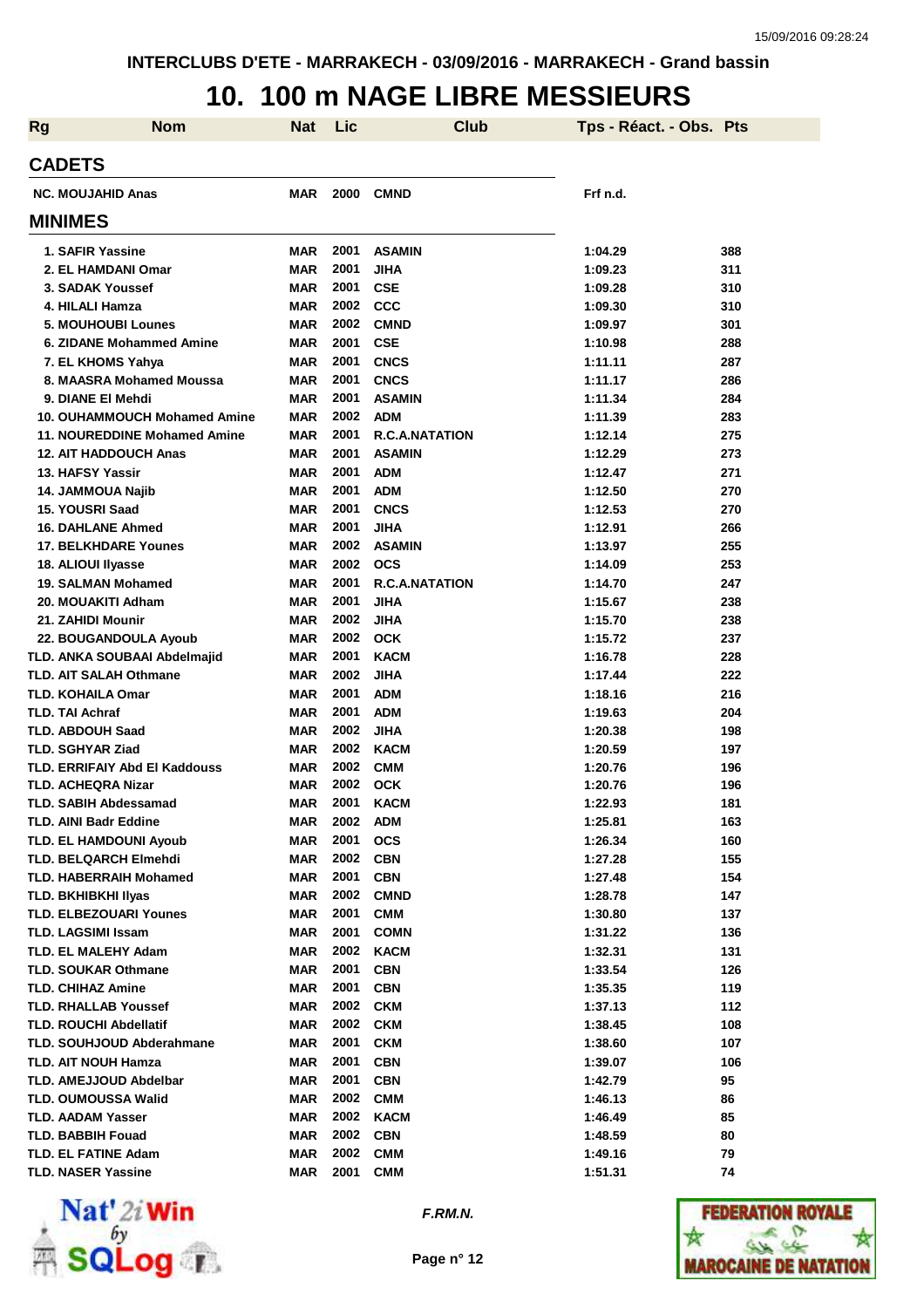#### **10. 100 m NAGE LIBRE MESSIEURS**

| Rg                           | <b>Nom</b> | Nat Lic    |           | <b>Club</b>      | Tps - Réact. - Obs. Pts |   |
|------------------------------|------------|------------|-----------|------------------|-------------------------|---|
| <b>MINIMES</b>               |            |            |           |                  |                         |   |
| NC. AHMALI Reda              |            | MAR        | 2001 JIHA |                  | Frf n.d.                |   |
| <b>NC. KESBAJI Aymane</b>    |            | MAR        | 2002 CKM  |                  | Frf n.d.                |   |
| <b>NC. HADAK Achraf</b>      |            | MAR        | 2001      | CKM              | Frf n.d.                |   |
| <b>NC. BELKAS Yahia</b>      |            | <b>MAR</b> | 2001      | <b>CMM</b>       | Frf n.d.                |   |
| <b>NC. BADR Mohamed Taha</b> |            | MAR        | 2002      | <b>OUM RABIL</b> | Dsg FD                  | 0 |



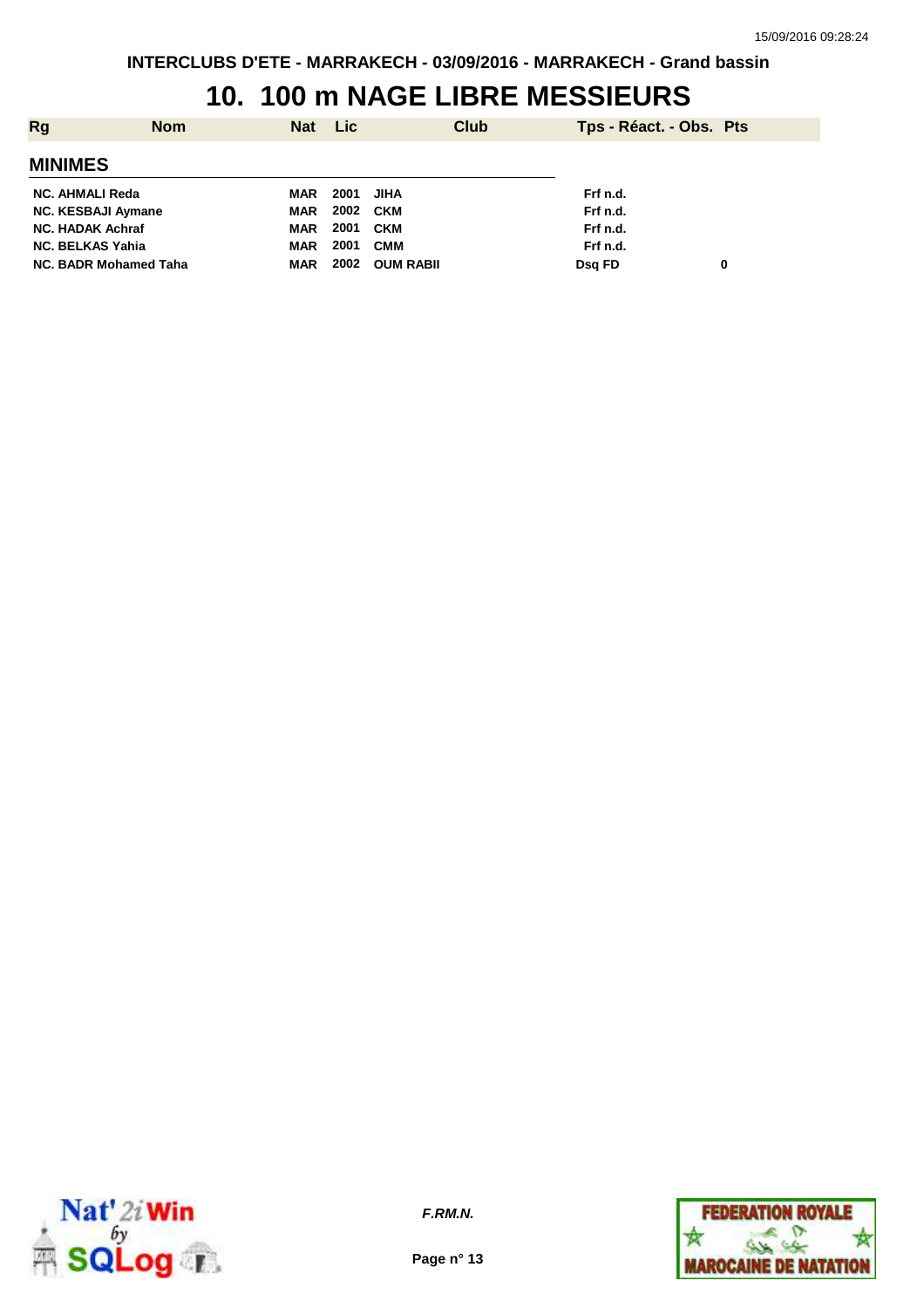### **11. 100 m NAGE LIBRE DAMES**

| <b>Rg</b>               | <b>Nom</b>                     | <b>Nat</b> | Lic  | <b>Club</b>           | Tps - Réact. - Obs. Pts |     |
|-------------------------|--------------------------------|------------|------|-----------------------|-------------------------|-----|
| <b>JUNIORS</b>          |                                |            |      |                       |                         |     |
|                         | <b>TLD. OUELDRAMI Ibtissam</b> | <b>MAR</b> | 1998 | <b>CKM</b>            | 1:21.84                 | 257 |
|                         | <b>TLD. KESBAJI Loubna</b>     | <b>MAR</b> | 1998 | <b>CKM</b>            | 1:28.03                 | 206 |
|                         | <b>NC. RIDOUANE Hasnaa</b>     | <b>MAR</b> | 1998 | <b>R.C.A.NATATION</b> | Frf n.d.                |     |
| <b>CADETS</b>           |                                |            |      |                       |                         |     |
|                         | 1. NAFR Wissal                 | <b>MAR</b> | 2000 | <b>OCK</b>            | 1:14.89                 | 336 |
|                         | 2. EL MITARI Ahlam Habiba      | <b>MAR</b> | 1999 | <b>CSE</b>            | 1:15.78                 | 324 |
|                         | <b>TLD. BOUABID Hind</b>       | <b>MAR</b> | 1999 | <b>ADM</b>            | 1:18.03                 | 297 |
| <b>TLD. RAMI Wiam</b>   |                                | <b>MAR</b> | 1999 | <b>CSE</b>            | 1:21.56                 | 260 |
|                         | <b>TLD. KAZAMA Hind</b>        | <b>MAR</b> | 1999 | <b>JIHA</b>           | 1:22.47                 | 251 |
|                         | <b>TLD. MIKOU Zaynab</b>       | <b>MAR</b> | 2000 | <b>ADM</b>            | 1:23.75                 | 240 |
|                         | <b>TLD. MANSOURI Aya</b>       | <b>MAR</b> | 2000 | <b>JIHA</b>           | 1:28.31                 | 205 |
|                         | <b>TLD. DRIOUACHE Zineb</b>    | <b>MAR</b> | 2000 | <b>CMND</b>           | 1:29.31                 | 198 |
|                         | <b>TLD. DIGOURDI Wissal</b>    | <b>MAR</b> | 1999 | <b>CKM</b>            | 1:49.78                 | 106 |
|                         | <b>NC. YOUS Yasmine</b>        | <b>MAR</b> | 1999 | <b>CMND</b>           | Frf n.d.                |     |
| <b>MINIMES</b>          |                                |            |      |                       |                         |     |
|                         | 1. KANOUN Karima               | <b>MAR</b> | 2002 | <b>ASAMIN</b>         | 1:06.73                 | 475 |
|                         | 2. KHALED Kaoutar              | <b>MAR</b> | 2001 | <b>OCK</b>            | 1:15.53                 | 327 |
|                         | 3. FADILE Oumaima              | <b>MAR</b> | 2002 | <b>OCK</b>            | 1:16.25                 | 318 |
|                         | 4. AIT EL HAJ Ghita            | <b>MAR</b> | 2002 | <b>JIHA</b>           | 1:16.82                 | 311 |
|                         | 5. ABOUMADI Salma              | <b>MAR</b> | 2002 | <b>WAC</b>            | 1:19.03                 | 286 |
| <b>TLD. RIFKI Salma</b> |                                | <b>MAR</b> | 2002 | <b>WAC</b>            | 1:22.05                 | 255 |
|                         | TLD. MAASRA Nour Imane         | <b>MAR</b> | 2002 | <b>CNCS</b>           | 1:24.13                 | 237 |
|                         | <b>TLD. EL AISSARI Marwa</b>   | <b>MAR</b> | 2001 | <b>ASAMIN</b>         | 1:24.91                 | 230 |
|                         | <b>TLD. HADHOUMI Jihane</b>    | <b>MAR</b> | 2001 | <b>JIHA</b>           | 1:25.95                 | 222 |
|                         | TLD. EL AAKIL EL FKIH Nada     | MAR        | 2001 | CCC                   | 1:26.14                 | 220 |
| <b>TLD. WADIH Doha</b>  |                                | <b>MAR</b> | 2002 | <b>ADM</b>            | 1:31.23                 | 185 |
|                         | <b>TLD. DRIOUACHE Amina</b>    | <b>MAR</b> | 2002 | <b>CMND</b>           | 1:31.23                 | 185 |
|                         | <b>TLD. LAABIED Rim</b>        | <b>MAR</b> | 2001 | <b>CMND</b>           | 1:31.97                 | 181 |
|                         | <b>TLD. MOUNA Salma</b>        | <b>MAR</b> | 2002 | <b>CMND</b>           | 1:34.63                 | 166 |
|                         | <b>TLD. ZINEDDINE Hala</b>     | <b>MAR</b> | 2001 | <b>ASAMIN</b>         | 1:35.09                 | 164 |
|                         | <b>TLD. OUCHKOUK Asmaa</b>     | <b>MAR</b> | 2002 | <b>CBN</b>            | 1:53.28                 | 97  |
|                         | <b>NC. EL QAS Mariem</b>       | <b>MAR</b> | 2002 | <b>KACM</b>           | Frf n.d.                |     |
|                         | NC. DOUADA Hibat Allah         | <b>MAR</b> | 2002 | <b>KACM</b>           | Frf n.d.                |     |



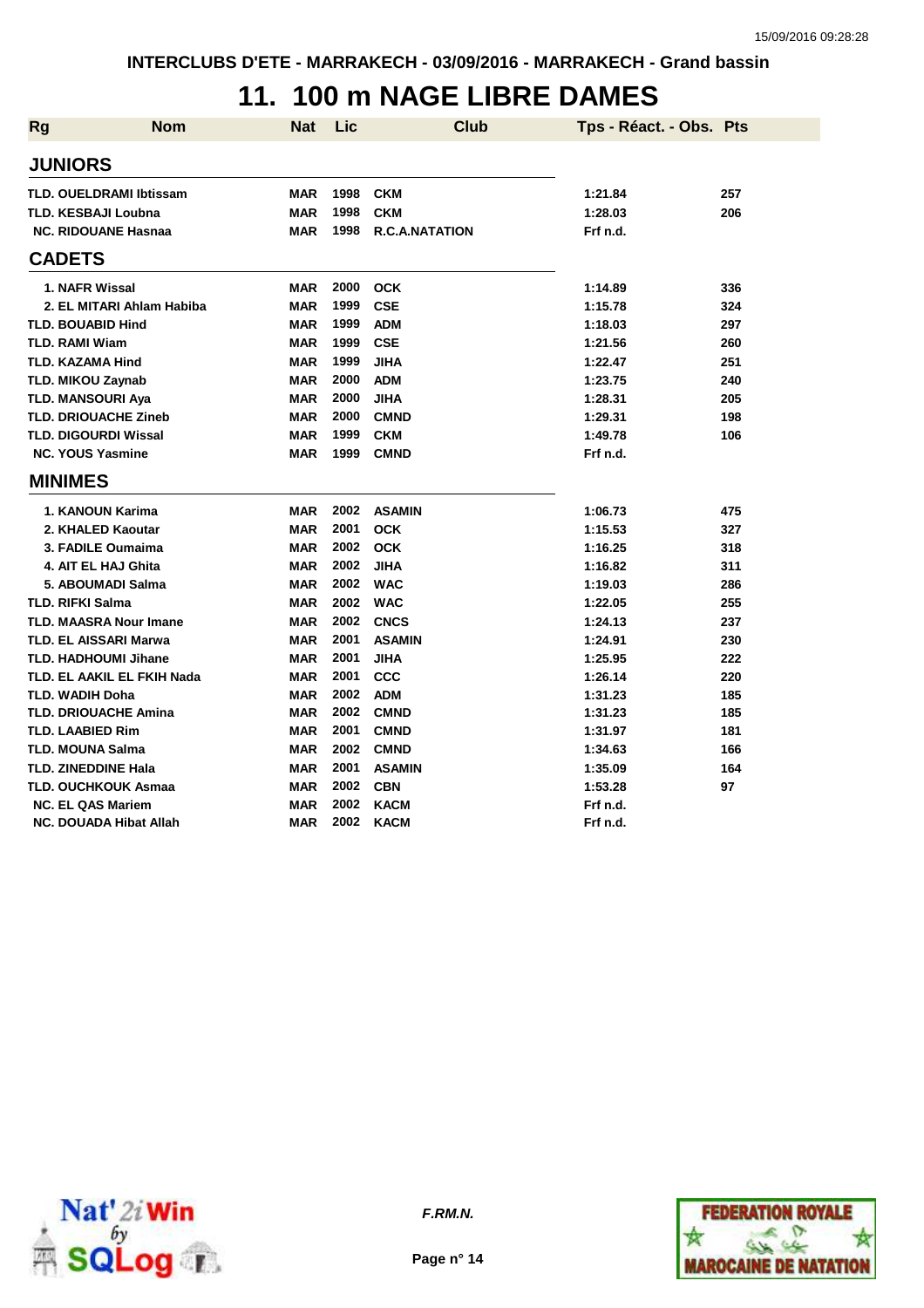## **12. 50 m DOS MESSIEURS**

| <b>Rg</b> | <b>Nom</b>                                             | Nat                      | Lic          |                           | <b>Club</b> | Tps - Réact. - Obs. Pts |            |
|-----------|--------------------------------------------------------|--------------------------|--------------|---------------------------|-------------|-------------------------|------------|
|           | <b>SENIORS</b>                                         |                          |              |                           |             |                         |            |
|           | 1. ATROUCH Yassine                                     | MAR                      | 1994         | <b>ADM</b>                |             | 32.50                   | 404        |
|           | 2. OUAHNINE Yassine                                    | MAR                      | 1983         | <b>COMN</b>               |             | 35.63                   | 307        |
|           | <b>TLD. HOUZAM Jamal</b>                               | MAR                      | 1981         | <b>COMN</b>               |             | 37.34                   | 266        |
|           | <b>NC. EL KHALFI Anouar</b>                            | MAR                      | 1989         | <b>KACM</b>               |             | Frf n.d.                |            |
|           | <b>JUNIORS</b>                                         |                          |              |                           |             |                         |            |
|           | 1. AHL MBAREK Zakaria                                  | MAR                      | 1997         | <b>CBN</b>                |             | 35.53                   | 309        |
|           | <b>CADETS</b>                                          |                          |              |                           |             |                         |            |
|           | 1. AMZIL Abdelhakim                                    | MAR                      | 1999         | <b>OCK</b>                |             | 34.38                   | 342        |
|           | 2. BAYAR Oussama                                       | <b>MAR</b>               | 2000         | <b>ASNS</b>               |             | 35.20                   | 318        |
|           | 3. ELHAMDOUNI Mosab                                    | <b>MAR</b>               | 1999         | <b>OCS</b>                |             | 35.47                   | 311        |
|           | 4. ALAOUI MORTAJI Hamza                                | <b>MAR</b>               | 2000         | <b>ASNS</b>               |             | 36.94                   | 275        |
|           | 5. AOKACH Yahya                                        | MAR                      | 2000         | <b>JIHA</b>               |             | 38.38                   | 245        |
|           | 6. B'CHIRI Oussama                                     | <b>MAR</b>               | 1999         | <b>ADM</b>                |             | 40.31                   | 212        |
|           | <b>TLD. BAZTIRI Nasser Eddine</b>                      | MAR                      | 2000         | <b>CKM</b>                |             | 45.94                   | 143        |
|           | <b>TLD. CHAKIB Mohamad</b>                             | MAR                      | 2000         | <b>KACM</b>               |             | 50.50                   | 107        |
|           | <b>MINIMES</b>                                         |                          |              |                           |             |                         |            |
|           |                                                        |                          |              |                           |             |                         |            |
|           | 1. BENLACHHAB Othmane                                  | MAR                      | 2001         | <b>ASAMIN</b>             |             | 34.98                   | 324        |
|           | 2. SELLEK Yassine                                      | <b>MAR</b>               | 2002         | <b>CSE</b>                |             | 36.58                   | 283        |
|           | <b>3. CHERGUI MOUANE Yassine</b>                       | MAR                      | 2001         | <b>OCS</b>                |             | 38.39                   | 245        |
|           | 3. ES SAMLALI Ismail                                   | MAR                      | 2002         | <b>OCK</b>                |             | 38.39                   | 245        |
|           | 5. SADAK Youssef                                       | MAR                      | 2001<br>2002 | <b>CSE</b>                |             | 39.22                   | 230        |
|           | 6. AFEJDGHANE Imad                                     | MAR                      |              | <b>ASAMIN</b>             |             | 39.84                   | 219        |
|           | <b>7. DAHLANE Ahmed</b>                                | MAR                      | 2001         | JIHA                      |             | 40.13                   | 215        |
|           | 8. LAKHLALKI Saad                                      | MAR                      | 2002         | <b>CSE</b>                |             | 40.31                   | 212        |
|           | 9. OUHAMMOUCH Mohamed Amine<br>9. ACHEQRA Nizar        | MAR                      | 2002<br>2002 | <b>ADM</b><br><b>OCK</b>  |             | 40.35                   | 211<br>211 |
|           |                                                        | MAR                      | 2001         |                           |             | 40.35                   |            |
|           | 11. YOUSRI Saad<br>12. ENNAZIHI Mohamed Reda           | MAR                      | 2002         | <b>CNCS</b><br><b>OCS</b> |             | 41.00                   | 201        |
|           | 13. ABDOUH Saad                                        | MAR<br><b>MAR</b>        | 2002         | <b>JIHA</b>               |             | 41.54<br>42.19          | 193<br>185 |
|           | <b>14. BELKHDARE Younes</b>                            | MAR                      | 2002         | <b>ASAMIN</b>             |             | 42.59                   | 179        |
|           | <b>15. KOHAILA Omar</b>                                | MAR                      | 2001         | <b>ADM</b>                |             | 43.41                   | 169        |
|           | <b>TLD. MOUHOUBI Lounes</b>                            | MAR                      | 2002         | <b>CMND</b>               |             | 44.56                   | 157        |
|           | <b>TLD. EL HAMDOUNI Ayoub</b>                          | <b>MAR</b>               | 2001         | <b>OCS</b>                |             | 44.95                   | 153        |
|           | <b>TLD. AINI Badr Eddine</b>                           | <b>MAR</b>               | 2002         | <b>ADM</b>                |             | 46.54                   | 137        |
|           | <b>TLD. TAI Achraf</b>                                 | <b>MAR</b>               | 2001         | <b>ADM</b>                |             | 47.19                   | 132        |
|           | TLD. ELOUAZZANI Rayyane                                | <b>MAR</b>               | 2002         | <b>OCS</b>                |             | 47.52                   | 129        |
|           | <b>TLD. SABIH Abdessamad</b>                           | <b>MAR</b>               | 2001         | <b>KACM</b>               |             | 49.75                   |            |
|           | <b>TLD. HILALI Hamza</b>                               | <b>MAR</b>               | 2002         | <b>CCC</b>                |             | 51.81                   | 112<br>99  |
|           | TLD. EL MALEHY Adam                                    | <b>MAR</b>               | 2002         | <b>KACM</b>               |             | 51.97                   | 99         |
|           |                                                        |                          | 2002         | KACM                      |             |                         |            |
|           | <b>TLD. AADAM Yasser</b>                               | <b>MAR</b>               | 2001         |                           |             | 54.31                   | 86         |
|           | <b>TLD. AMEJJOUD Abdelbar</b><br><b>NC. HOUD Bahia</b> | <b>MAR</b><br><b>MAR</b> | 2001         | <b>CBN</b><br><b>KACM</b> |             | 54.47<br>Frf n.d.       | 85         |
|           | NC. AIT SALAH Othmane                                  | <b>MAR</b>               | 2002         | <b>JIHA</b>               |             | Frf n.d.                |            |
|           |                                                        |                          |              |                           |             |                         |            |



**F.RM.N.**

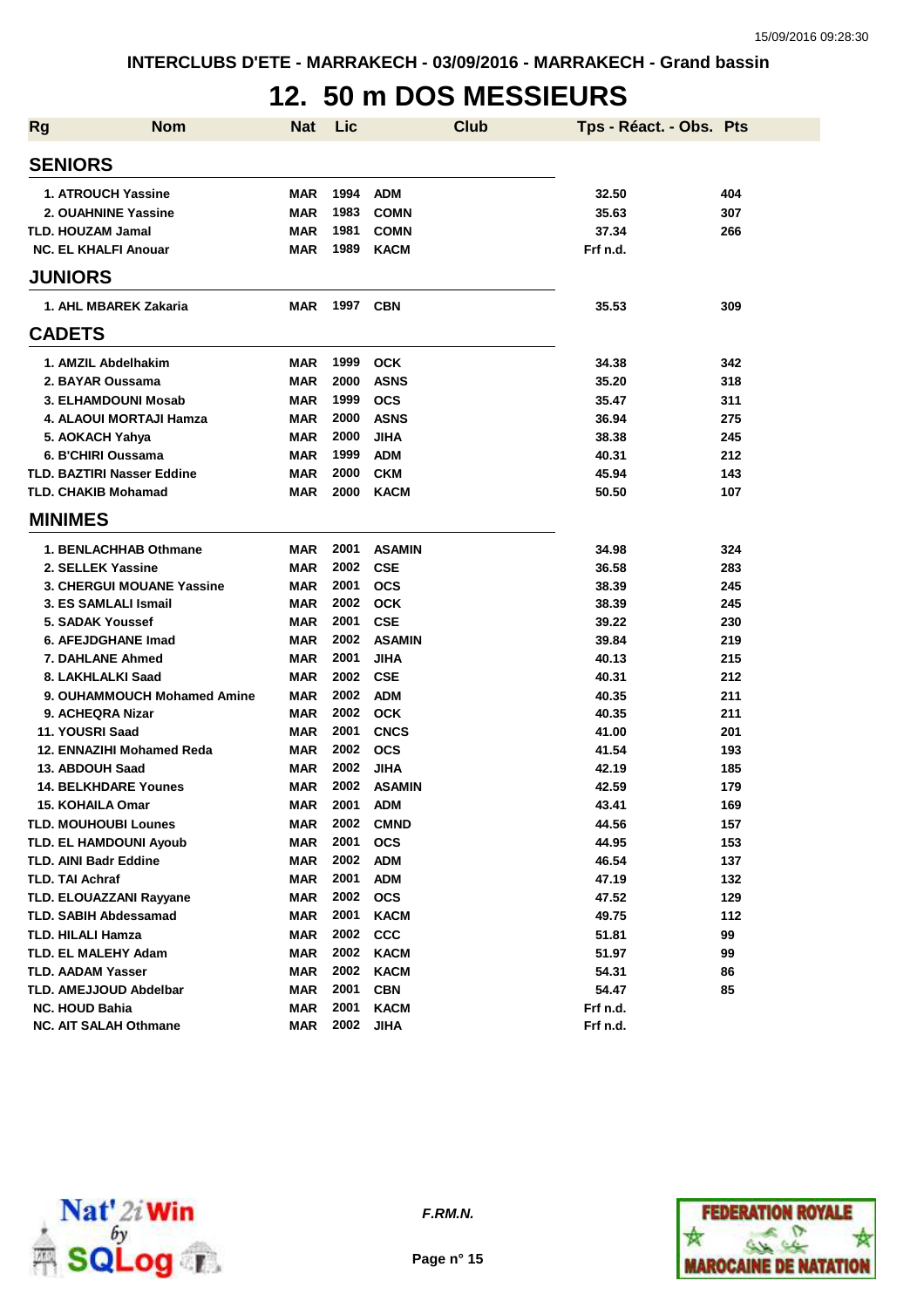**INTERCLUBS D'ETE - MARRAKECH - 03/09/2016 - MARRAKECH - Grand bassin**

# **13. 50 m DOS DAMES**

| Rg                       | <b>Nom</b>                    | <b>Nat</b> | Lic  | <b>Club</b>   | Tps - Réact. - Obs. Pts |     |
|--------------------------|-------------------------------|------------|------|---------------|-------------------------|-----|
| <b>JUNIORS</b>           |                               |            |      |               |                         |     |
|                          | 1. OUELDRAMI Ibtissam         | <b>MAR</b> | 1998 | <b>CKM</b>    | 42.94                   | 250 |
|                          | <b>NC. AL BAKRACH Amal</b>    | <b>MAR</b> | 1998 | <b>CKM</b>    | Disqual.                | 0   |
| <b>CADETS</b>            |                               |            |      |               |                         |     |
| 1. NAFR Wissal           |                               | <b>MAR</b> | 2000 | <b>OCK</b>    | 40.13                   | 306 |
|                          | 2. MANSOURI Aya               | <b>MAR</b> | 2000 | <b>JIHA</b>   | 44.50                   | 224 |
|                          | TLD, EL MITARI Ahlam Habiba   | <b>MAR</b> | 1999 | <b>CSE</b>    | 46.09                   | 202 |
| <b>TLD. MIKOU Zaynab</b> |                               | <b>MAR</b> | 2000 | <b>ADM</b>    | 47.94                   | 179 |
|                          | <b>TLD. DIGOURDI Wissal</b>   | <b>MAR</b> | 1999 | <b>CKM</b>    | 51.17                   | 147 |
| <b>MINIMES</b>           |                               |            |      |               |                         |     |
|                          | 1. KANOUN Karima              | <b>MAR</b> | 2002 | <b>ASAMIN</b> | 37.34                   | 380 |
|                          | 2. KHALED Kaoutar             | <b>MAR</b> | 2001 | <b>OCK</b>    | 39.44                   | 323 |
|                          | 3. BOUHMALA Salma             | <b>MAR</b> | 2002 | <b>OCS</b>    | 40.79                   | 292 |
|                          | 4. FADILE Oumaima             | <b>MAR</b> | 2002 | <b>OCK</b>    | 40.81                   | 291 |
|                          | 5. AIT EL HAJ Ghita           | <b>MAR</b> | 2002 | <b>JIHA</b>   | 42.13                   | 265 |
| <b>NC. EL QAS Mariem</b> |                               | <b>MAR</b> | 2002 | <b>KACM</b>   | Frf n.d.                |     |
|                          | <b>NC. DOUADA Hibat Allah</b> | <b>MAR</b> | 2002 | <b>KACM</b>   | Frf n.d.                |     |



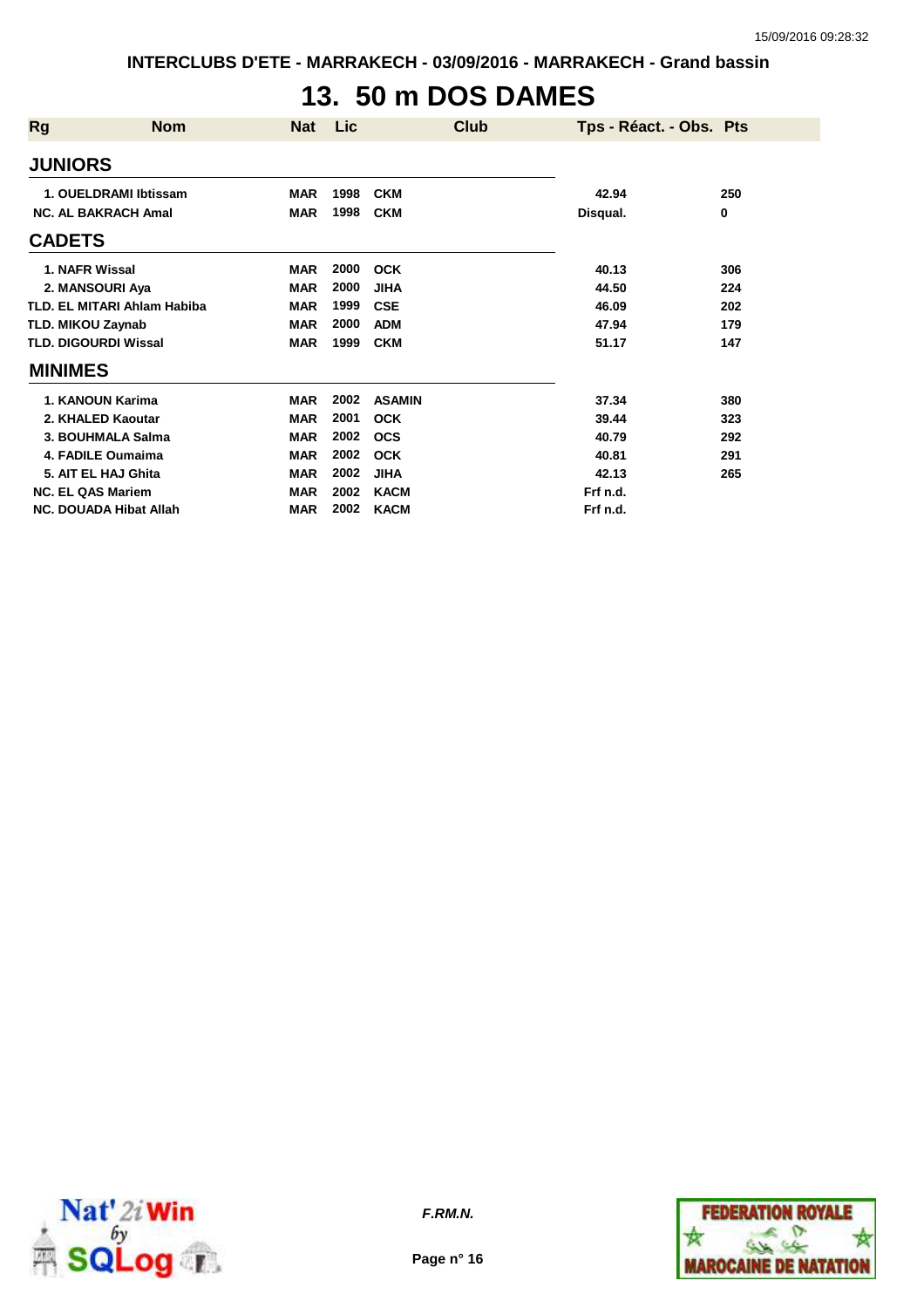#### **14. 100 m BRASSE MESSIEURS**

| <b>Rg</b> | <b>Nom</b>                           | Nat        | Lic  | <b>Club</b>           | Tps - Réact. - Obs. Pts |     |
|-----------|--------------------------------------|------------|------|-----------------------|-------------------------|-----|
|           | <b>SENIORS</b>                       |            |      |                       |                         |     |
|           | 1. MOUCHARIQ Karim                   | <b>MAR</b> | 1988 | <b>COMN</b>           | 1:18.33                 | 415 |
|           | <b>2. AIT BENCHIBA HAFID</b>         | <b>MAR</b> | 1991 | <b>JIHA</b>           | 1:18.47                 | 413 |
|           | <b>TLD. AMARI Abdelilah</b>          | <b>MAR</b> | 1994 | <b>CKM</b>            | 1:30.66                 | 268 |
|           | <b>TLD. BOUCHTAOUI Arafa</b>         | <b>MAR</b> | 1990 | <b>JIHA</b>           | 1:31.33                 | 262 |
|           | <b>TLD. TEBJI Ramzi</b>              | <b>MAR</b> | 1995 | <b>JIHA</b>           | 1:48.73                 | 155 |
|           | <b>NC. EJEGHAOUI Hamza</b>           | <b>MAR</b> | 1990 | <b>CMND</b>           | Frf n.d.                |     |
|           | <b>JUNIORS</b>                       |            |      |                       |                         |     |
|           | <b>1. NORDINE ILYASSE</b>            | <b>MAR</b> | 1998 | <b>OCK</b>            | 1:23.73                 | 340 |
|           | <b>TLD. ELBACHRI Ayoub</b>           | <b>MAR</b> | 1998 | <b>CKM</b>            | 2:29.75                 | 59  |
|           | <b>CADETS</b>                        |            |      |                       |                         |     |
|           | 1. BENLYAMANI Achraf                 | <b>MAR</b> | 1999 | <b>OCS</b>            | 1:25.31                 | 321 |
|           | 2. EL ABBARI Mohamed Amine           | <b>MAR</b> | 1999 | <b>OCK</b>            | 1:27.75                 | 295 |
|           | 3. EL HAIL Amine                     | <b>MAR</b> | 1999 | <b>JIHA</b>           | 1:27.86                 | 294 |
|           | <b>TLD. EL QORRI Mohamed</b>         | <b>MAR</b> | 1999 | <b>CMM</b>            | 1:37.47                 | 215 |
|           | <b>TLD. KHATIM Mustapha</b>          | <b>MAR</b> | 2000 | <b>CMND</b>           | 1:41.09                 | 193 |
|           | <b>NC. EL AABID Ahmed</b>            | <b>MAR</b> | 2000 | <b>CKM</b>            | Disqual.                | 0   |
|           | <b>MINIMES</b>                       |            |      |                       |                         |     |
|           | 1. EL HAMDANI Omar                   | <b>MAR</b> | 2001 | <b>JIHA</b>           | 1:26.35                 | 310 |
|           | 2. CHANNANI Mohamed Amine            | <b>MAR</b> | 2002 | <b>CSE</b>            | 1:26.44                 | 309 |
|           | 3. SAFIR Yassine                     | <b>MAR</b> | 2001 | <b>ASAMIN</b>         | 1:26.50                 | 308 |
|           | <b>4. SALMAN Mohamed</b>             | <b>MAR</b> | 2001 | <b>R.C.A.NATATION</b> | 1:27.39                 | 299 |
|           | <b>5. AIT HADDOUCH Anas</b>          | <b>MAR</b> | 2001 | <b>ASAMIN</b>         | 1:28.19                 | 291 |
|           | 6. DIANE EI Mehdi                    | <b>MAR</b> | 2001 | <b>ASAMIN</b>         | 1:31.35                 | 262 |
|           | 7. AFEJDGHANE Imad                   | <b>MAR</b> | 2002 | <b>ASAMIN</b>         | 1:31.38                 | 261 |
|           | 8. BOUGANDOULA Ayoub                 | <b>MAR</b> | 2002 | <b>OCK</b>            | 1:33.28                 | 246 |
|           | 9. ZAHIDI Mounir                     | <b>MAR</b> | 2002 | <b>JIHA</b>           | 1:34.41                 | 237 |
|           | 10. LAKHLALKI Saad                   | <b>MAR</b> | 2002 | <b>CSE</b>            | 1:34.72                 | 235 |
|           | <b>TLD. ALIOUI Ilyasse</b>           | <b>MAR</b> | 2002 | <b>OCS</b>            | 1:35.03                 | 232 |
|           | <b>TLD. JARDINI Mohamed</b>          | <b>MAR</b> | 2001 | <b>CKM</b>            | 1:36.47                 | 222 |
|           | <b>TLD. NOUREDDINE Mohamed Amine</b> | <b>MAR</b> | 2001 | <b>R.C.A.NATATION</b> | 1:36.69                 | 221 |
|           | <b>TLD. EL FALI Anas</b>             | <b>MAR</b> | 2002 | <b>JIHA</b>           | 1:46.05                 | 167 |
|           | <b>TLD. AIT SAADANE Mohamed</b>      | <b>MAR</b> | 2001 | <b>COMN</b>           | 1:47.50                 | 160 |
|           | <b>TLD. ROUCHI Abdellatif</b>        | <b>MAR</b> | 2002 | <b>CKM</b>            | 1:51.81                 | 142 |
|           | <b>TLD. BKHIBKHI IIyas</b>           | <b>MAR</b> | 2002 | <b>CMND</b>           | 1:53.82                 | 135 |
|           | <b>NC. HAFSY Yassir</b>              | <b>MAR</b> | 2001 | <b>ADM</b>            | Disqual.                | 0   |



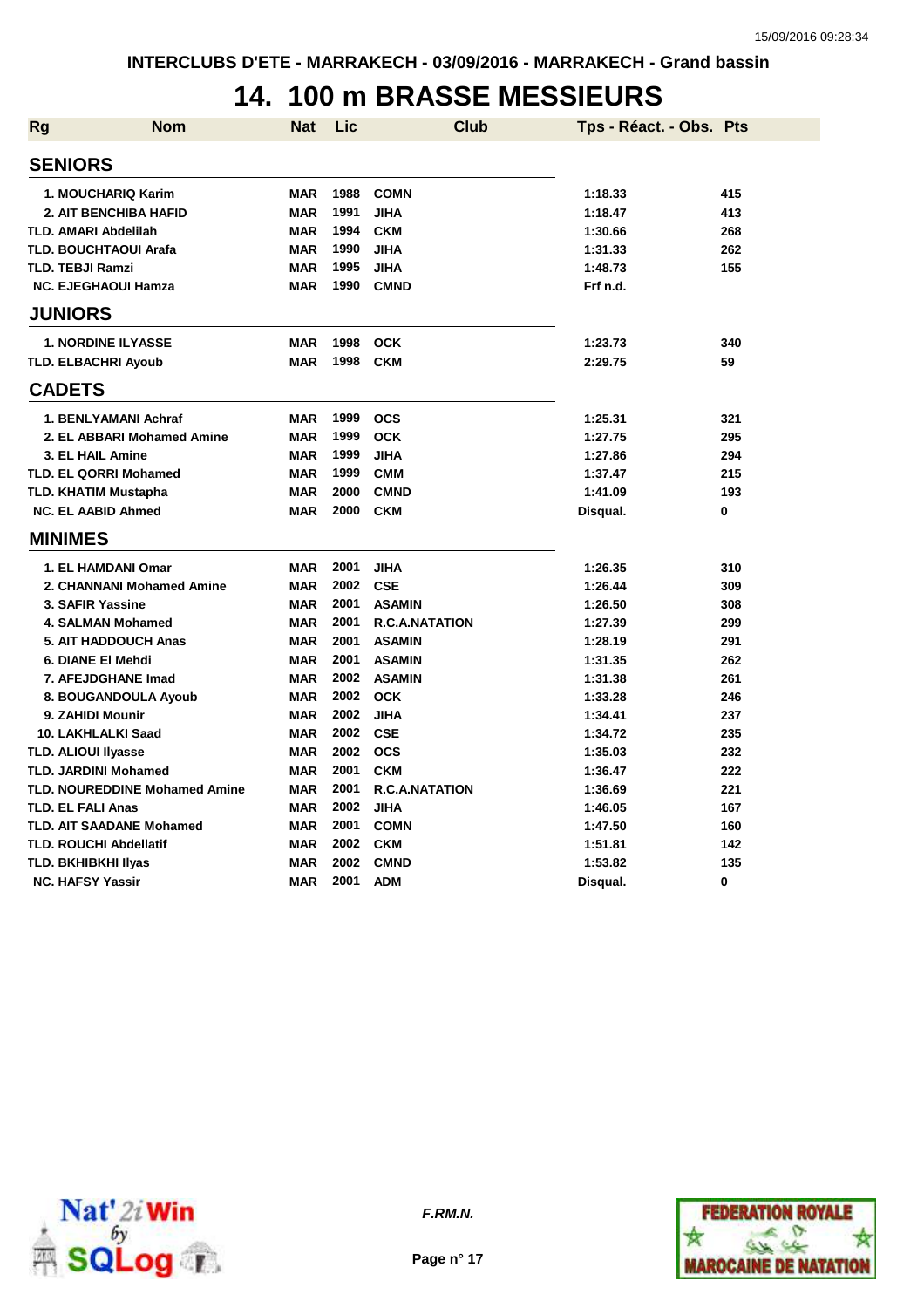## **15. 100 m BRASSE DAMES**

| <b>Rg</b>                     | <b>Nom</b> | <b>Nat</b> | <b>Lic</b> | <b>Club</b> | Tps - Réact. - Obs. Pts |     |
|-------------------------------|------------|------------|------------|-------------|-------------------------|-----|
| <b>CADETS</b>                 |            |            |            |             |                         |     |
| 1. KAZAMA Hind                |            | <b>MAR</b> | 1999       | JIHA        | 1:38.04                 | 282 |
| <b>TLD. BOUABID Hind</b>      |            | <b>MAR</b> | 1999       | ADM         | 1:42.00                 | 251 |
| <b>TLD. MANSOURI Aya</b>      |            | <b>MAR</b> | 2000       | <b>JIHA</b> | 1:47.19                 | 216 |
| <b>MINIMES</b>                |            |            |            |             |                         |     |
| <b>TLD. RIFKI Salma</b>       |            | <b>MAR</b> | 2002       | <b>WAC</b>  | 1:47.07                 | 217 |
| <b>TLD. MAASRA Nour Imane</b> |            | <b>MAR</b> | 2002       | <b>CNCS</b> | 2:07.91                 | 127 |



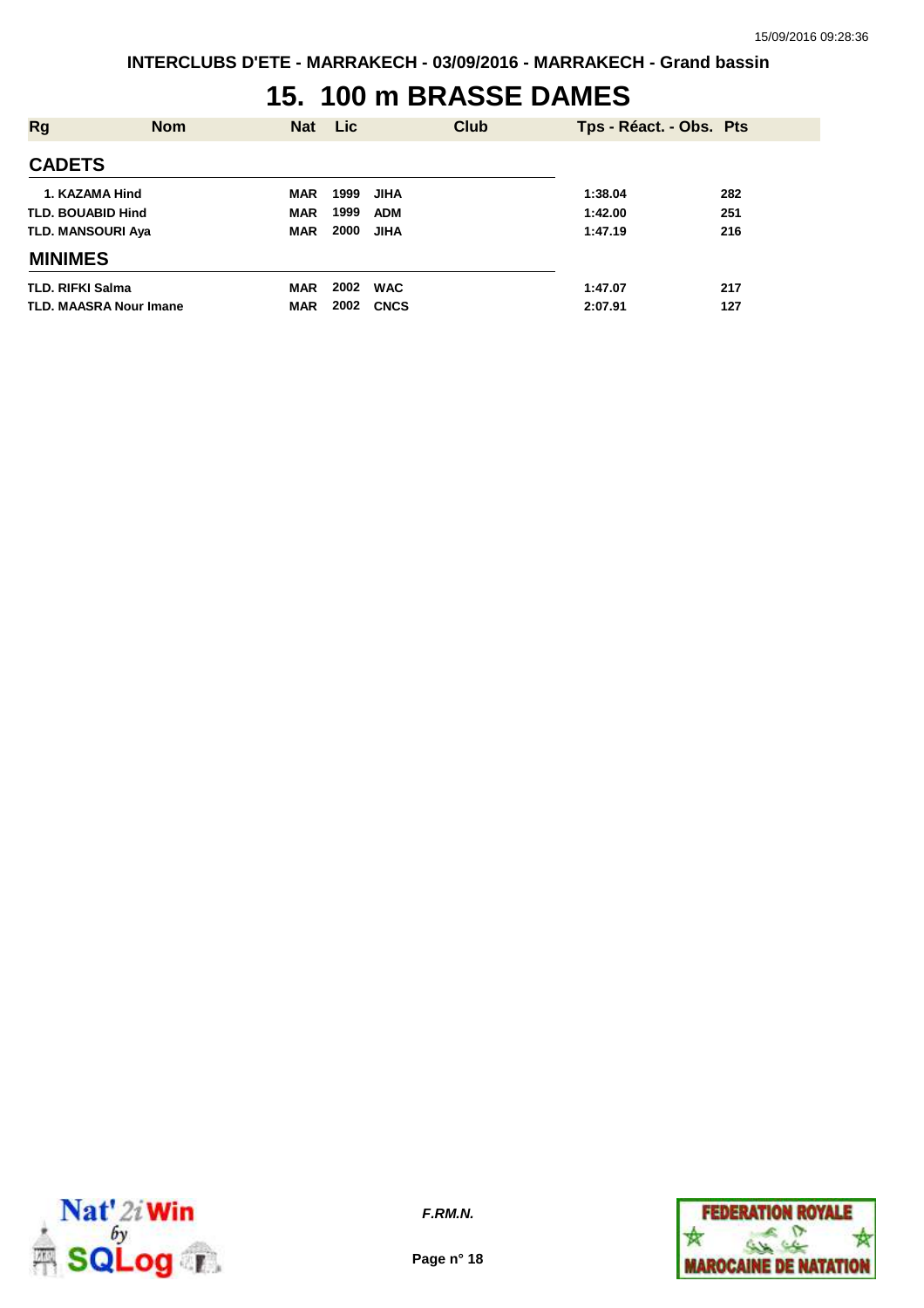### **16. 50 m PAPILLON MESSIEURS**

| <b>Rg</b> | <b>Nom</b>                            | <b>Nat</b> | Lic  | <b>Club</b>   | Tps - Réact. - Obs. Pts |     |
|-----------|---------------------------------------|------------|------|---------------|-------------------------|-----|
|           | <b>SENIORS</b>                        |            |      |               |                         |     |
|           | 1. QUISTAS Amine                      | MAR        | 1996 | <b>ADM</b>    | 29.74                   | 429 |
|           | 2. CHEQBOUB Mohamed                   | <b>MAR</b> | 1992 | <b>KACM</b>   | 30.17                   | 411 |
|           | 3. QUITAR Bouchaib                    | <b>MAR</b> | 1991 | <b>ADM</b>    | 30.63                   | 392 |
|           | <b>4. OUAHNINE Yassine</b>            | <b>MAR</b> | 1983 | <b>COMN</b>   | 30.91                   | 382 |
|           | 5. NADIFIYINE Younes Taha             | <b>MAR</b> | 1995 | <b>KACM</b>   | 32.00                   | 344 |
|           | <b>TLD. ACHIR Mohamed</b>             | <b>MAR</b> | 1981 | <b>JIHA</b>   | 34.33                   | 279 |
|           | TLD. JAOUHAR EI Mehdi                 | <b>MAR</b> | 1994 | <b>CBN</b>    | 34.51                   | 274 |
|           | <b>TLD. KHATIM Khalid</b>             | <b>MAR</b> | 1986 | <b>CMND</b>   | 35.56                   | 251 |
|           | <b>NC. EL KHALFI Anouar</b>           | <b>MAR</b> | 1989 | <b>KACM</b>   | Frf n.d.                |     |
|           | <b>JUNIORS</b>                        |            |      |               |                         |     |
|           | 1. BENNAJEH Ahmed                     | <b>MAR</b> | 1998 | <b>CSE</b>    | 29.74                   | 429 |
|           | TLD. JAMALEDDINE Yassine              | <b>MAR</b> | 1998 | <b>CSE</b>    | 36.42                   | 233 |
|           | <b>TLD. KAZZOUNE Yassir</b>           | <b>MAR</b> | 1998 | <b>KACM</b>   | 42.39                   | 148 |
|           | TLD. HAFID Ali                        | <b>MAR</b> | 1998 | <b>JIHA</b>   | 43.84                   | 133 |
|           | <b>NC. CHARAF Abdelbari</b>           | <b>MAR</b> | 1997 | <b>JIHA</b>   | Frf n.d.                |     |
|           | <b>CADETS</b>                         |            |      |               |                         |     |
|           | 1. ALAOUI MORTAJI Hamza               | MAR        | 2000 | <b>ASNS</b>   | 30.23                   | 408 |
|           | 2. NARBAD Karim                       | <b>MAR</b> | 2000 | <b>CSE</b>    | 32.31                   | 334 |
|           | 3. HAKKI Chadi                        | <b>MAR</b> | 1999 | <b>CKM</b>    | 32.59                   | 326 |
|           | <b>4. ELHAMDOUNI Mosab</b>            | <b>MAR</b> | 1999 | <b>OCS</b>    | 32.78                   | 320 |
|           | 5. EL ABBARI Mohamed Amine            | <b>MAR</b> | 1999 | <b>OCK</b>    | 34.97                   | 263 |
|           | 6. BAZTIRI Nasser Eddine              | <b>MAR</b> | 2000 | <b>CKM</b>    | 35.72                   | 247 |
|           | <b>TLD. EL AABID Hicham</b>           | <b>MAR</b> | 1999 | <b>CKM</b>    | 39.01                   | 190 |
|           | <b>TLD. LAKNANBI Anas</b>             | <b>MAR</b> | 2000 | <b>JIHA</b>   | 39.69                   | 180 |
|           | <b>TLD. BOU LAADAM Khalid</b>         | <b>MAR</b> | 1999 | <b>JIHA</b>   | 41.13                   | 162 |
|           | <b>TLD. AOKACH Yahya</b>              | <b>MAR</b> | 2000 | <b>JIHA</b>   | 42.20                   | 150 |
|           | <b>TLD. AIT ABDALLAH Abdelkodouss</b> | <b>MAR</b> | 2000 | <b>CKM</b>    | 48.20                   | 100 |
|           | <b>TLD. BELBOUKHARI Youness</b>       | MAR        | 2000 | <b>CBN</b>    | 51.60                   | 82  |
|           | <b>NC. MAMI Oussama</b>               | MAR        | 1999 | <b>TSC</b>    | Frf n.d.                |     |
|           | <b>NC. BACHIRI TAOUFIQ Naoufal</b>    | MAR        | 2000 | <b>KACM</b>   | Disqual.                | 0   |
|           | <b>MINIMES</b>                        |            |      |               |                         |     |
|           | 1. BENLACHHAB Othmane                 | MAR        | 2001 | <b>ASAMIN</b> | 32.78                   | 320 |
|           | 2. SELLEK Yassine                     | <b>MAR</b> | 2002 | <b>CSE</b>    | 33.84                   | 291 |
|           | 3. CHERGUI MOUANE Yassine             | <b>MAR</b> | 2001 | <b>OCS</b>    | 34.10                   | 284 |
|           | 4. CHANNANI Mohamed Amine             | MAR        | 2002 | <b>CSE</b>    | 34.59                   | 272 |
|           | 5. ZIDANE Mohammed Amine              | MAR        | 2001 | <b>CSE</b>    | 35.17                   | 259 |
|           | 6. ES SAMLALI Ismail                  | <b>MAR</b> | 2002 | <b>OCK</b>    | 36.08                   | 240 |
|           | 7. MOUHOUBI Lounes                    | <b>MAR</b> | 2002 | <b>CMND</b>   | 37.80                   | 209 |
|           | 8. EL KHOMS Yahya                     | <b>MAR</b> | 2001 | <b>CNCS</b>   | 38.23                   | 202 |
|           | 9. MAASRA Mohamed Moussa              | <b>MAR</b> | 2001 | <b>CNCS</b>   | 38.48                   | 198 |
|           | 10. ANKA SOUBAAI Abdelmajid           | <b>MAR</b> | 2001 | <b>KACM</b>   | 39.01                   | 190 |
|           | <b>TLD. EL FALI Anas</b>              | <b>MAR</b> | 2002 | <b>JIHA</b>   | 42.20                   | 150 |
|           | TLD. ELOUAZZANI Rayyane               | <b>MAR</b> | 2002 | <b>OCS</b>    | 43.48                   | 137 |
|           | TLD. SGHYAR Ziad                      | <b>MAR</b> | 2002 | <b>KACM</b>   | 46.66                   | 111 |



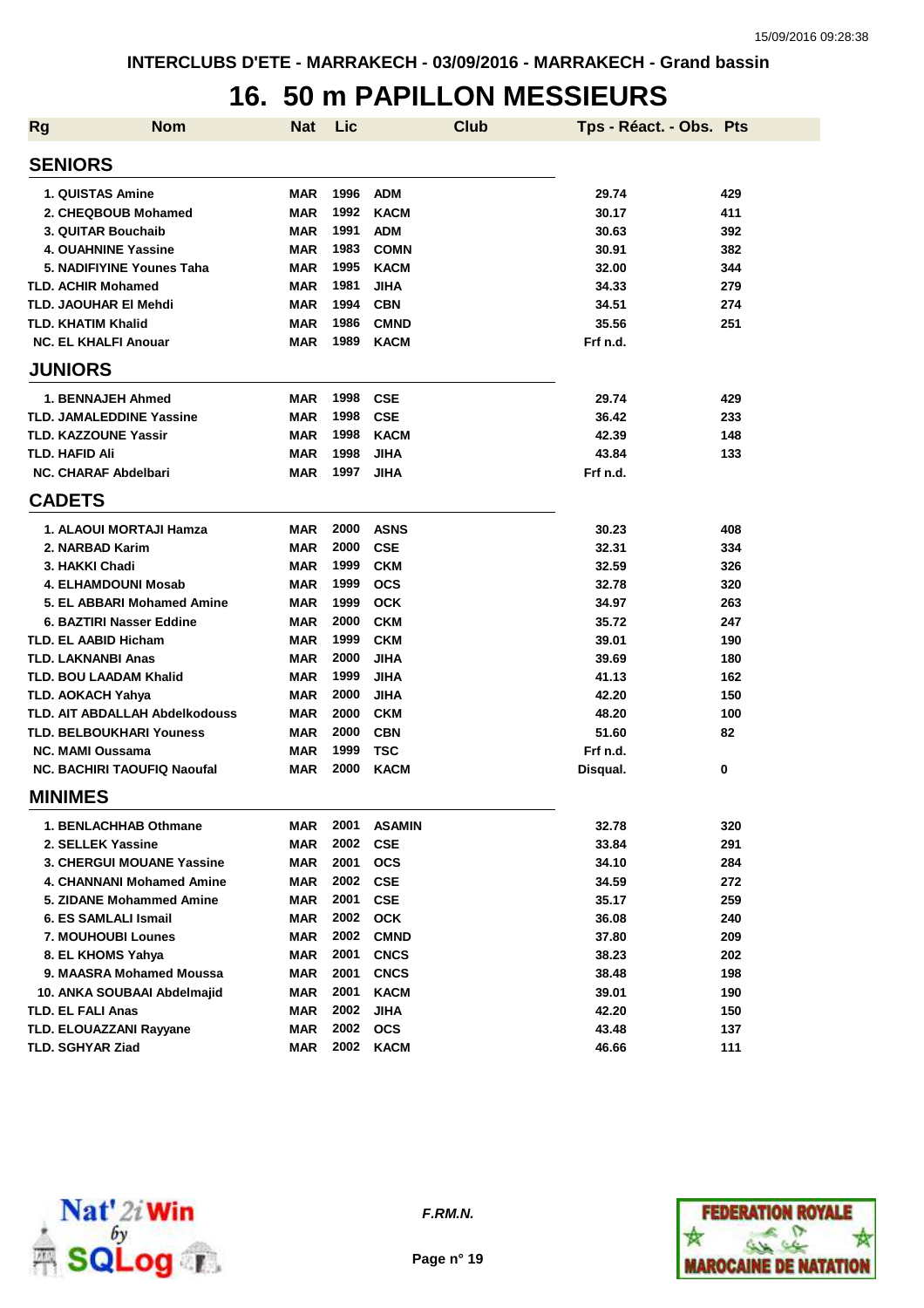## **17. 50 m PAPILLON DAMES**

| <b>Rg</b>                 | <b>Nom</b> | <b>Nat</b> | Lic  | <b>Club</b> |          | Tps - Réact. - Obs. Pts |
|---------------------------|------------|------------|------|-------------|----------|-------------------------|
| <b>JUNIORS</b>            |            |            |      |             |          |                         |
| <b>NC. KESBAJI Loubna</b> |            | <b>MAR</b> | 1998 | CKM         | Frf n.d. |                         |
| <b>CADETS</b>             |            |            |      |             |          |                         |
| 1. RAMI Wiam              |            | <b>MAR</b> | 1999 | CSE         | 39.66    | 233                     |
| 2. KAZAMA Hind            |            | <b>MAR</b> | 1999 | <b>JIHA</b> | 41.70    | 201                     |
| <b>NC. YOUS Yasmine</b>   |            | <b>MAR</b> | 1999 | <b>CMND</b> | Frf n.d. |                         |
| <b>MINIMES</b>            |            |            |      |             |          |                         |
| 1. BOUHMALA Salma         |            | MAR        | 2002 | <b>OCS</b>  | 41.50    | 204                     |
| 2. HADHOUMI Jihane        |            | <b>MAR</b> | 2001 | <b>JIHA</b> | 42.30    | 192                     |